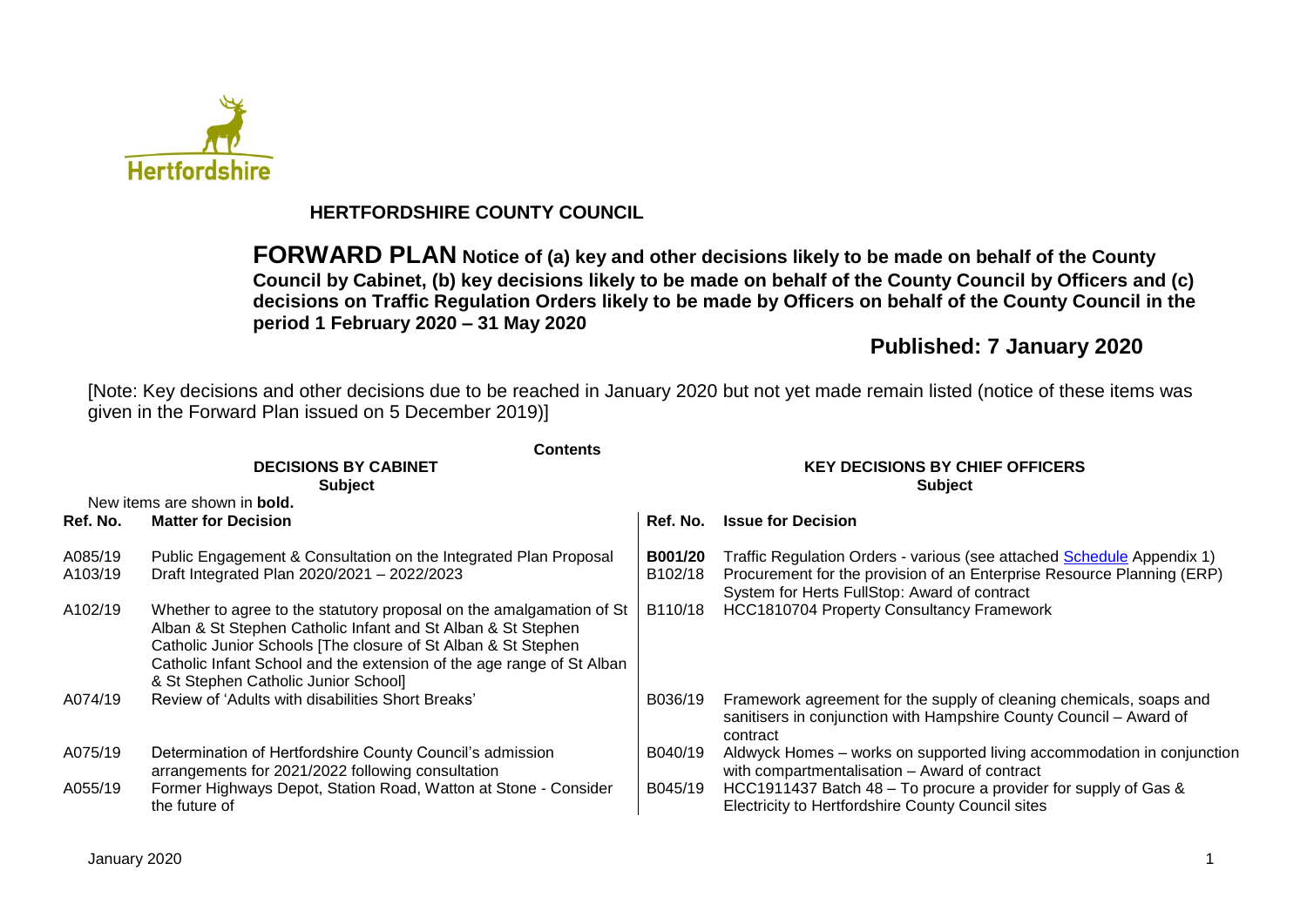| A088/19                       | Q3 Finance Budget Monitor                                                                                                                                                                                                                                                                                                                              | B053/19                       | Approval to the sale of 45A Grange Road, Bishops Stortford and land<br>adjoining                                                                                                          |
|-------------------------------|--------------------------------------------------------------------------------------------------------------------------------------------------------------------------------------------------------------------------------------------------------------------------------------------------------------------------------------------------------|-------------------------------|-------------------------------------------------------------------------------------------------------------------------------------------------------------------------------------------|
| A089/19                       | Public Engagement & Consultation on the Integrated Plan Proposal                                                                                                                                                                                                                                                                                       | B056/19                       | To establish a dynamic purchasing system for the provision of local bus and<br>school coach contracts transport services from 1st January 2020 for the                                    |
| A090/19                       | Integrated Plan 2019/2020 - 2021/2022                                                                                                                                                                                                                                                                                                                  | B063/19                       | duration of five years<br>HCC1911647 - Roofing Works - Royston Fire & Ambulance Station,<br>Cranbourne Centre, Potters Bar, Cranbourne Library, Potters Bar                               |
| A091/19                       | Overview & Scrutiny Committee Report on the Integrated Plan<br>Proposals                                                                                                                                                                                                                                                                               | B075/19                       | Retender Mobile Phone and associated technologies and services contract                                                                                                                   |
| A092/19                       | Service Cabinet Panels Comments on the Integrated Plan Proposals                                                                                                                                                                                                                                                                                       | B077/19                       | Agreement of Terms of Loans to Herts Living Limited in relation to projects<br>with the Joint Venture (Chalkdene)                                                                         |
| A093/19                       | Adoption of an Intalink Bus Strategy and an Intalink Enhanced<br>Partnership                                                                                                                                                                                                                                                                           | B082/19                       | Award of contract - Internal refurbishment of Metrology Lab - relocated from<br>Apsley                                                                                                    |
| A094/19<br>A099/19            | <b>Housing Service Procurement</b><br>Whether to publish a statutory notice in respect of the proposal to<br>expand the Following Special schools: Greenside, Stevenage, by 16<br>places; Lakeside, Welwyn Garden City, by 8 places and Woodfield,<br>Hemel Hempstead, by 32 places, taking into consideration the<br>outcome of a public consultation | B088/19<br>B089/19            | The Supply of First Aid kits, Equipment & consumables<br>The Supply of Office books and Pads                                                                                              |
| A001/20                       | Approval of changes to Dial-a-Ride charges                                                                                                                                                                                                                                                                                                             | B090/19                       | (HCC1911637) Procurement and award of the Transport, Infrastructure and<br><b>Planning Framework</b>                                                                                      |
| A002/20                       | Proposal for the use of unattended enforcement cameras on the<br><b>Highway network</b>                                                                                                                                                                                                                                                                | B092/19                       | HCC1911768 Bishops Stortford South - New 6 Form Entry Secondary<br>School                                                                                                                 |
| A100/19                       | HCC1911437 Batch 48 – To procure a provider for supply of Gas &<br>Electricity to Hertfordshire County Council sites                                                                                                                                                                                                                                   | B093/19                       | Procurement and award of contract to extend superfast fibre broadband to<br>the last % of rural business areas in Hertfordshire in line with DEFRA<br>funding provision                   |
| A096/19                       | Approval of Sustainable Hertfordshire Strategy                                                                                                                                                                                                                                                                                                         | B094/19                       | Decision to tender Crisis Intervention Services                                                                                                                                           |
| A101/19<br>A098/19<br>A086/19 | To approve the Staff Travel Action Plan (Apsley Offices)<br>Future Direction of the Household Waste recycling Centre Service<br>To endorse the Housing Related Support - Review & Supporting<br>complex needs strategy                                                                                                                                 | B095/19<br>B096/19<br>B097/19 | Consider the Future of Former Redbourn Library<br>Consider the Future of Land adjacent to Hitchin Fire Station<br>To authorise the terms of sale of Land at London Road Bishops Stortford |
| A087/19                       | Appointing an organisation to deliver a County-wide digitally enabled<br>assistive technology service.                                                                                                                                                                                                                                                 | B098/19                       | To authorise the terms of an agreement with the Governing Body of Thorley<br>Hill Primary School, Bishops Stortford                                                                       |
| A095/19                       | Changes to Dial-a-Ride access for passengers of voluntary day<br>services                                                                                                                                                                                                                                                                              | B099/19                       | To authorise the terms of an agreement with The Bishops Stortford High<br>School regarding its relocation to Land north of St James Way, Bishops<br>Stortford                             |
|                               |                                                                                                                                                                                                                                                                                                                                                        | B100/19                       | To agree the terms of an Infrastructure agreement for Land north of St<br>James Way, Bishops Stortford                                                                                    |
|                               |                                                                                                                                                                                                                                                                                                                                                        | B101/19                       | To consider the future of Land at Cox's Gardens, Bishops Stortford                                                                                                                        |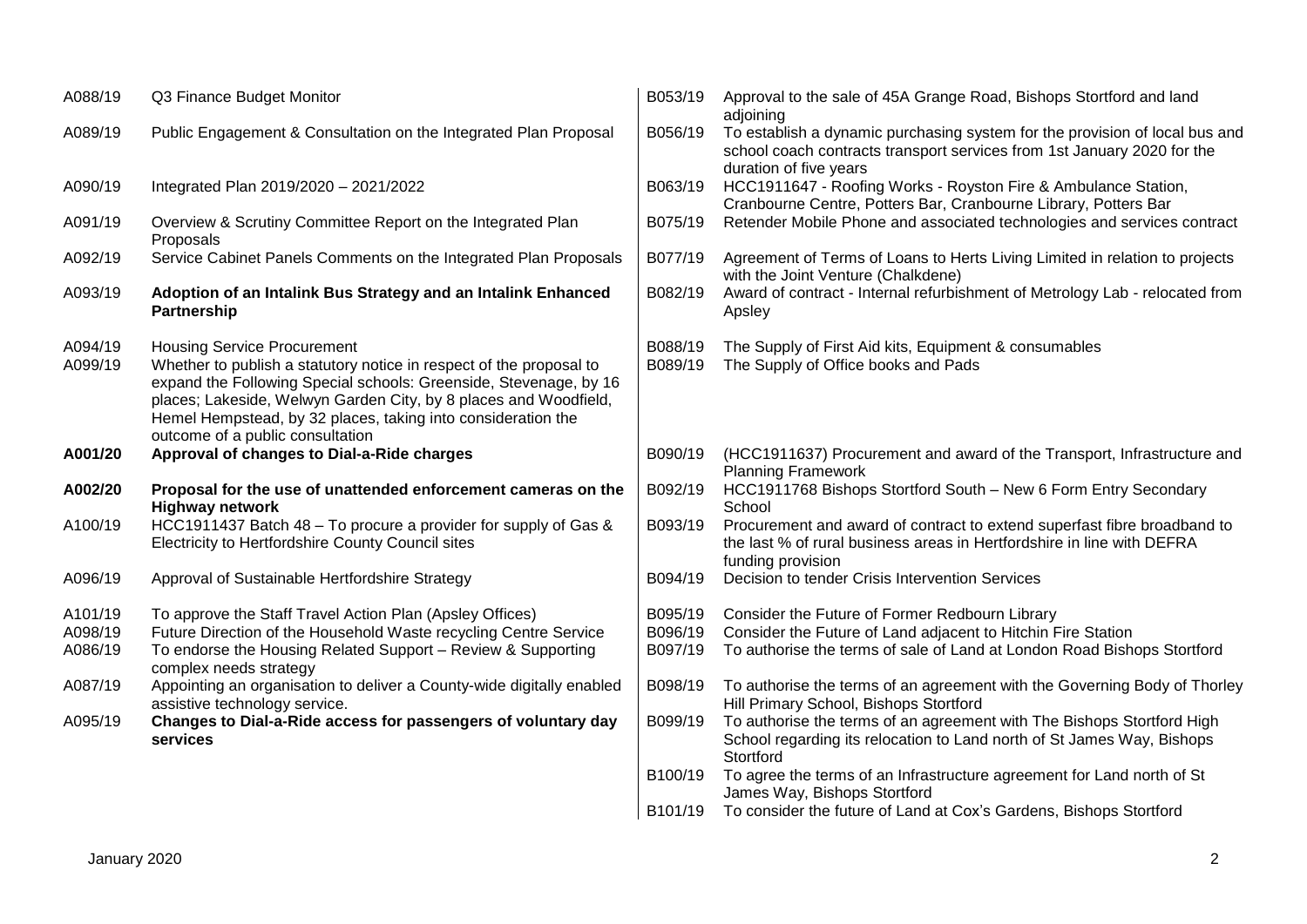| B102/19 | Award of various local bus contracts (tender round for services starting April<br>2020)                                                                                        |
|---------|--------------------------------------------------------------------------------------------------------------------------------------------------------------------------------|
| B103/19 | Second procurement for the provision of short term 'bridging' arrangements<br>for the treatment and final disposal of local authority collected residual<br>waste              |
| B106/19 | HCC1911842 - Little Furze - Consultant for the delivery of Little Furze<br>Nursing Home (Former Little Furze Primary School, Oxhey                                             |
| B107/19 | Contract for the provision of Homecare for CYP (Children & Young People)<br>- Domiciliary Personal & Community Enabling Care for Lot 4 - Watford,<br>Three Rivers & Hertsmere. |
| B108/19 | The Supply of Branded & Generic Washroom Paper Disposables and<br><b>Dispensers</b>                                                                                            |
| B110/19 | Supply of Educational Furniture, Desking & Seating                                                                                                                             |
| B112/19 | The Provision of Fuel cards services                                                                                                                                           |
| B114/19 | To agree Direct Award of Primary Care Pharmacy contract to deliver<br>Smoking and Sexual Health Services                                                                       |
| B116/19 | Single Tender Action for Support at Home Contracts                                                                                                                             |
| B117/19 | Consider sale of 4 Red Lion Close, Aldenham                                                                                                                                    |
| B118/19 | To award an IT End User Support Contract (Helpdesk / Hardware provision)                                                                                                       |
| B119/19 | To establish a Framework Agreement for future Community Opportunity<br>Services (currently known as Day Services) and appoint providers via a                                  |
| B120/19 | competitive tender process                                                                                                                                                     |
| B121/19 | To agree changes to the Carers Support Contract<br>Variation to the Cumberlow Compost Services Ltd organics contract for                                                       |
|         | price changes                                                                                                                                                                  |
| B122/19 | The supply of Disposable Gloves & Personal Protective Equipment (PPE)                                                                                                          |
| B123/19 | Recommissioning of Overnight Short Breaks for CYP (Children & Young<br>People) with SEND (Special Educational Needs & Disability) and/or<br><b>Complex Health Needs</b>        |
| B124/19 | Single Tender Action for the award of a contract for the provision of Adult<br>Mental Health Social Care Out of Hours Crisis Service for Hertfordshire<br>(Nightlight Service) |
| B125/19 | Provision of a Four bed Residential Unit for Children and Young People at<br>Wilbury Road, Letchworth                                                                          |
| B127/19 | Children's Contact Centres procurement for Hertfordshire; to provide<br>supervised contact for Children & Young People via the four Hertfordshire<br><b>Contact Centres</b>    |
| B002/20 | Award of Building Cleaning mini tender for St Albans Council (tender<br>only service)                                                                                          |
| B003/20 | Award of contract for construction of the A602 Improvements (Section<br><b>B) Watton-at-Stone and Tonwell</b>                                                                  |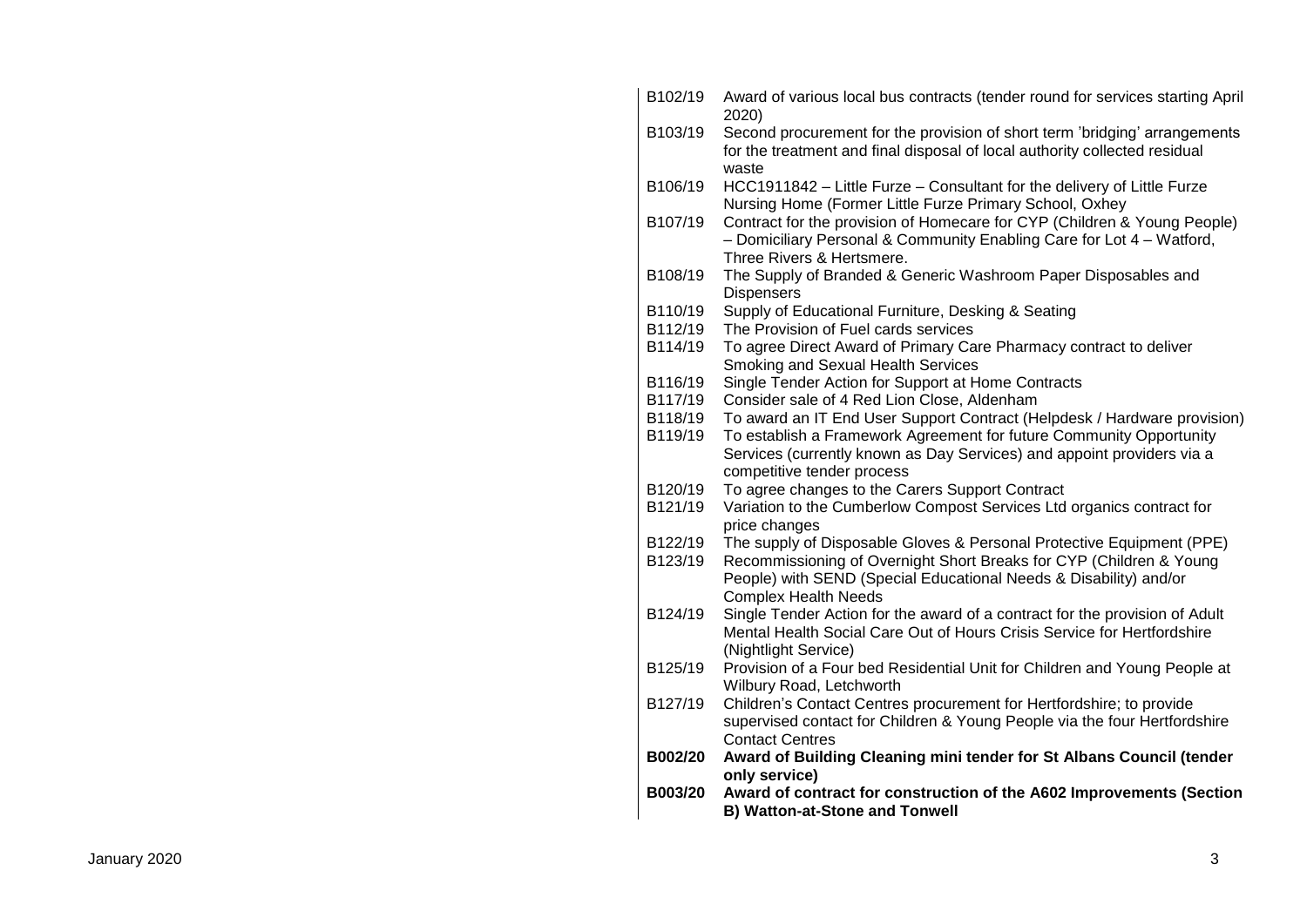**B004/20 Hertfordshire Adult and Family Learning Service (HAFLS) - Award of contract for the provision of Adult Learning across Hertfordshire for academic year 2020/21**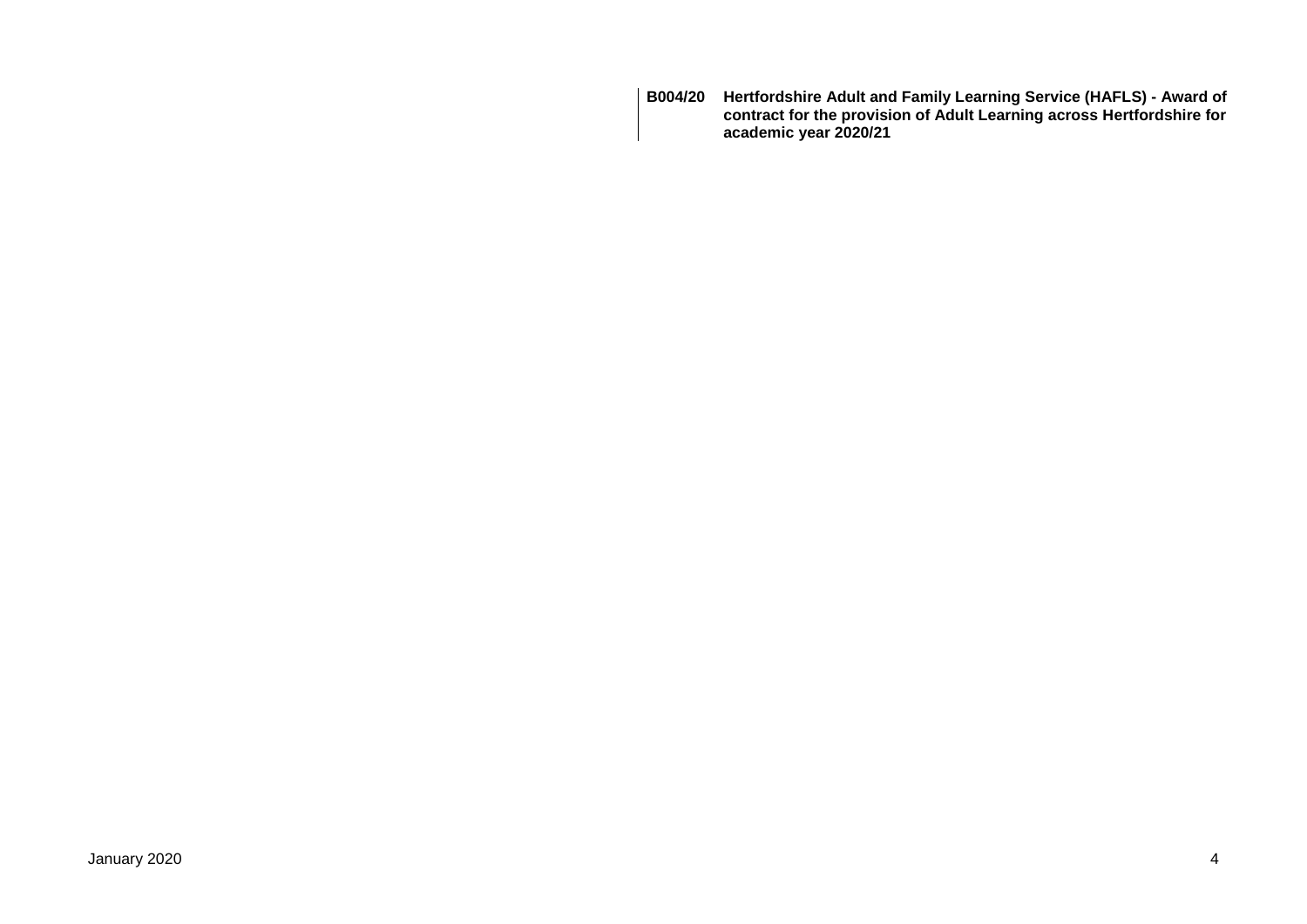**PART A: DECISIONS BY CABINET** Note: New items and amendments are shown in **bold.**

| Ref. No. | <b>Matter for Decision</b>                                             | <b>Date</b><br>decision to<br>be made | <b>Cabinet Panels to be</b><br>consulted | <b>Officer contact for</b><br>this matter | Documents to be<br>considered****      | <b>Exempt from the</b><br><b>Council's Call-In</b><br>Procedures <sup>##</sup><br>Yes / No |
|----------|------------------------------------------------------------------------|---------------------------------------|------------------------------------------|-------------------------------------------|----------------------------------------|--------------------------------------------------------------------------------------------|
| A085/19  | Public Engagement &<br>Consultation on the Integrated<br>Plan Proposal | 20/01/2020                            |                                          | Alex James<br>01992 588259                | Report of the Chief Executive          | <b>Yes</b>                                                                                 |
| A103/19  | Draft Integrated Plan<br>2020/2021 - 2022/2023                         | 20/01/2020                            |                                          | <b>Steven Pilsworth</b><br>01992 555737   | Report of the Director of<br>Resources | Yes                                                                                        |

\*\*\* In accordance with Regulation 10(1) of The Local Authorities (Executive Arrangements) (Meetings and Access to Information) (England) Regulations 2012 (the '2012 Regulations') these items of business will be considered by Cabinet at its meeting 13 May 2019. Notices issued, as required by the 2012 Regulations, can be viewed at <https://democracy.hertfordshire.gov.uk/mgCalendarMonthView.aspx?GL=1&bcr=1>

†† Documents to be considered by the Cabinet are published in the Council's website at <https://democracy.hertfordshire.gov.uk/mgCalendarMonthView.aspx?GL=1&bcr=1>

‡‡ Grounds for exemption are: -

- (a) where the decision is a decision taken under the Special Urgency provisions in Annex 4 of the Constitution
- (b) where the Chief Executive certifies that implementation of the decision is critical for service delivery
- (c) where the Chief Legal Officer certifies that the Council would be likely to suffer legal prejudice from a delay in implementation of the decision resulting from the decision being Called-In
- (d) where the Director of Resources certifies that the Council would be likely to suffer financial prejudice from a delay in implementation of the decision resulting from the decision being Called-In;
- (e) where the Chief Legal Officer certifies that a delay in implementation of the decision resulting from the decision being Called-In would result in the decision being incapable of implementation or meaningful implementation
- (f) where the decision results from consideration of a recommendation or report from the OSC or any sub-committee or Topic Group of the OSC;
- (g) where the decision results from a reference back decision by Overview and Scrutiny Committee; or
- (h) where the decision is a recommendation to Full Council;
- (i) where the Call-In period has expired

1

<sup>\*\*</sup> The address from which, subject to any prohibition or restriction on their disclosure, copies of, or extracts from, any document listed is available is County Hall, Pegs Lane, Hertford, SG13 8DE. Other documents relevant to these matters may be submitted to the decision maker. To request details of such documents (if any) as they become available contact Deborah Jeffery, Assistant Manager, Democratic Services by email [\(deborah.jeffery@hertfordshire.gov.uk\)](mailto:deborah.jeffery@hertfordshire.gov.uk) or phone (01992 555563)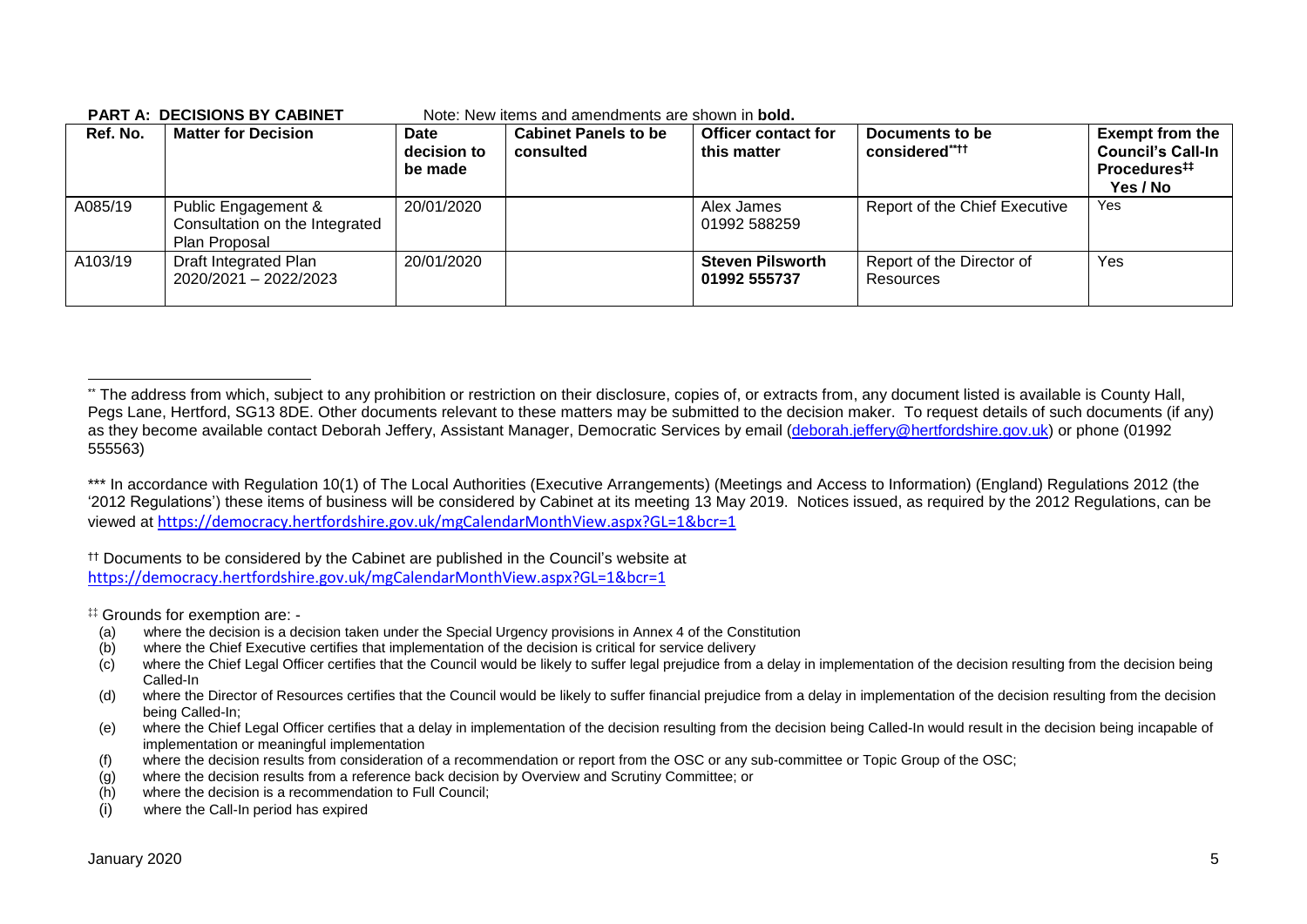| A102/19 | Whether to agree to the<br>statutory proposal on the<br>amalgamation of St Alban & St<br>Stephen Catholic Infant and St<br>Alban & St Stephen Catholic<br>Junior Schools [The closure of<br>St Alban & St Stephen<br>Catholic Infant School and the<br>extension of the age range of<br>St Alban & St Stephen<br>Catholic Junior School] | 20/01/2020                                               | Education, Libraries &<br><b>Localism Cabinet Panel</b>       | Michael Dunnage<br>01992 555621                                      | Report of the Director of<br><b>Children's Services</b> | Yes       |
|---------|------------------------------------------------------------------------------------------------------------------------------------------------------------------------------------------------------------------------------------------------------------------------------------------------------------------------------------------|----------------------------------------------------------|---------------------------------------------------------------|----------------------------------------------------------------------|---------------------------------------------------------|-----------|
| A074/19 | Review of 'Adults with<br>disabilities Short Breaks'                                                                                                                                                                                                                                                                                     | 24/02/2020                                               | Adult Care & Health<br><b>Cabinet Panel</b>                   | Mark Harvey<br>01438 844353                                          | Report of the Director of Adult<br><b>Care Services</b> | <b>No</b> |
| A075/19 | Determination of Hertfordshire<br>County Council's admission<br>arrangements for 2021/2022<br>following consultation                                                                                                                                                                                                                     | 24/02/2020                                               | <b>Education Libraries &amp;</b><br>Localism Cabinet Panel    | Jayne Abery<br>01992 588785                                          | Report of the Director of<br><b>Children's Services</b> | No        |
| A055/19 | Former Highways Depot,<br>Station Road, Watton at Stone<br>- Consider the future of                                                                                                                                                                                                                                                      | 24/02/2020                                               | Resources and<br><b>Performance Cabinet</b><br>Panel          | <b>Andrew Edwards</b><br>01992 556007                                | Report of the Director of<br>Resources                  | <b>No</b> |
| A088/19 | Q3 Finance Budget Monitor                                                                                                                                                                                                                                                                                                                | 24/02/2020                                               | Resources and<br>Performance Cabinet<br>Panel                 | <b>Steven Pilsworth</b><br>01992 555737                              | Report of the Director of<br><b>Resources</b>           | No        |
| A089/19 | Public Engagement &<br>Consultation on the Integrated<br>Plan Proposal                                                                                                                                                                                                                                                                   | 24/02/2020<br>County<br>Council<br>25/02/2020            | <b>All Cabinet Panels</b><br>Overview & Scrutiny<br>Committee | Alex James<br>01992 588259                                           | Report of the Chief Executive                           | Yes       |
| A090/19 | Integrated Plan 2019/2020 -<br>2021/2022                                                                                                                                                                                                                                                                                                 | Cabinet<br>24/02/2020<br>County<br>Council<br>25/02/2020 | <b>All Cabinet Panels</b><br>Overview & Scrutiny<br>Committee | <b>Steven Pilsworth</b><br>01992 555737                              | Report of the Director of<br><b>Resources</b>           | Yes       |
| A091/19 | Overview & Scrutiny<br>Committee Report on the<br><b>Integrated Plan Proposals</b>                                                                                                                                                                                                                                                       | Cabinet<br>24/02/2020<br>County<br>Council<br>25/02/2020 | Resources and<br><b>Performance Cabinet</b><br>Panel          | Natalie Rotherham<br>01992 588485<br>Deborah Jeffery<br>01992 555563 | Report of the Overview and<br><b>Scrutiny Committee</b> | Yes       |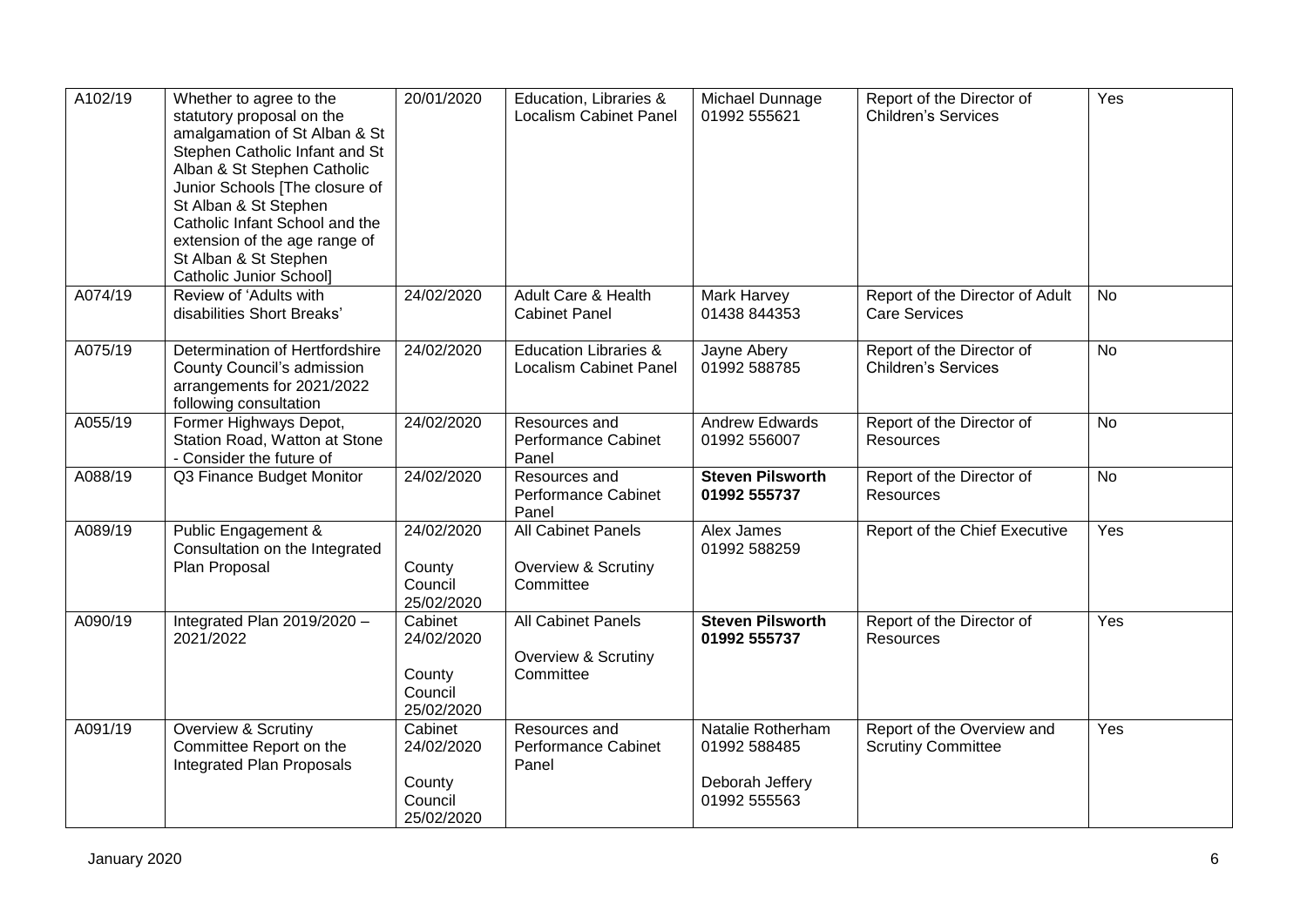| A092/19 | <b>Service Cabinet Panels</b><br>Comments on the Integrated<br>Plan Proposals                                                                                                                                                                                                                                                             | Cabinet<br>24/02/2020<br>County<br>Council<br>25/02/2020 | Resources and<br><b>Performance Cabinet</b><br>Panel                        | Deborah Jeffery<br>01992 555563        | Report of the Director of<br><b>Resources</b>                                                                                                                                                                                                                 | Yes       |
|---------|-------------------------------------------------------------------------------------------------------------------------------------------------------------------------------------------------------------------------------------------------------------------------------------------------------------------------------------------|----------------------------------------------------------|-----------------------------------------------------------------------------|----------------------------------------|---------------------------------------------------------------------------------------------------------------------------------------------------------------------------------------------------------------------------------------------------------------|-----------|
| A093/19 | <b>Adoption of an Intalink Bus</b><br><b>Strategy and an Intalink</b><br><b>Enhanced Partnership</b>                                                                                                                                                                                                                                      | 24/02/2020                                               | Growth, Infrastructure,<br>Planning and the<br><b>Economy Cabinet Panel</b> | <b>Matthew Lale</b><br>01992 588633    | Report of the Director of<br>Environment & Infrastructure                                                                                                                                                                                                     | <b>No</b> |
| A094/19 | <b>Housing Service Procurement</b>                                                                                                                                                                                                                                                                                                        | 24/02/2020                                               | Resources &<br>Performance cabinet<br>Panel                                 | Michael Wright<br>01992 556047         | Joint Report of the Director of<br>Resources and the Director of<br><b>Adult Care Services</b><br>Part I and Part II Report - due<br>to 'Information relating to the<br>financial or business affairs of<br>any particular person<br>(including the Council)' | <b>No</b> |
| A099/19 | Whether to publish a statutory<br>notice in respect of the<br>proposal to expand the<br><b>Following Special schools:</b><br>Greenside, Stevenage, by 16<br>places; Lakeside, Welwyn<br>Garden City, by 8 places and<br>Woodfield, Hemel Hempstead,<br>by 32 places, taking into<br>consideration the outcome of a<br>public consultation | 24/02/2020                                               | Education, Libraries &<br><b>Localism Cabinet Panel</b>                     | Samantha Young<br>01992 555754         | Report of the Director of<br><b>Children's Services</b>                                                                                                                                                                                                       | <b>No</b> |
| A001/20 | Approval of changes to Dial-<br>a-Ride charges                                                                                                                                                                                                                                                                                            | 24/02/2020                                               | <b>Adult Care Services</b><br><b>Cabinet Panel</b>                          | <b>Mark Harvey</b><br>01438 844353     | <b>Report of the Director of</b><br><b>Adult Care Services</b>                                                                                                                                                                                                | <b>No</b> |
| A002/20 | Proposal for the use of<br>unattended enforcement<br>cameras on the Highway<br>network                                                                                                                                                                                                                                                    | 24/02/2020                                               | Highways &<br><b>Environment Cabinet</b><br>Panel                           | <b>Anthony Boucher</b><br>01992 558040 | <b>Report of the Director of</b><br><b>Environment &amp;</b><br><b>Infrastructure</b>                                                                                                                                                                         | <b>No</b> |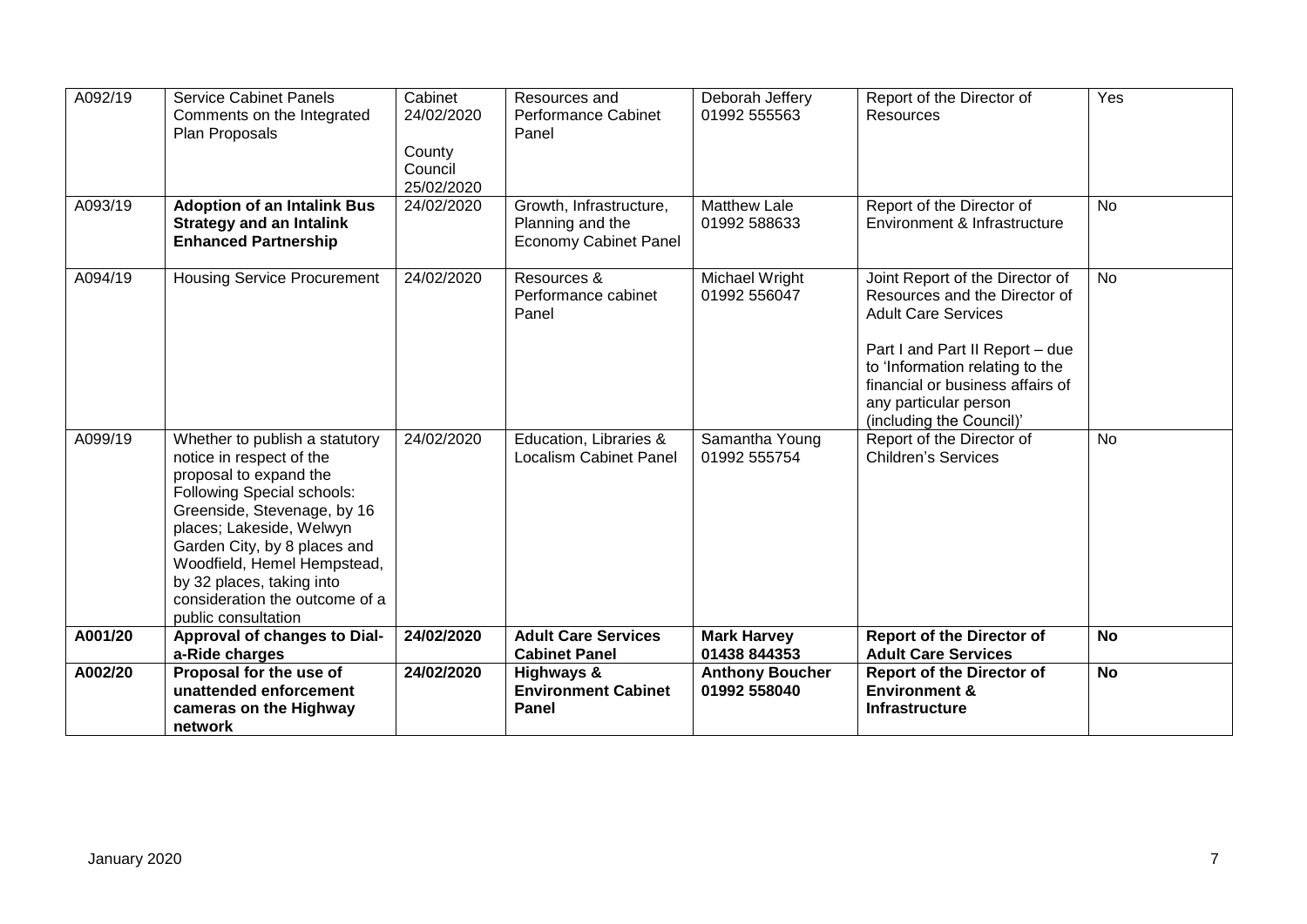| A100/19 | HCC1911437 Batch 48 - To<br>procure a provider for supply<br>of Gas & Electricity to<br>Hertfordshire County Council | 23/03/2020 | Resources &<br><b>Performance Cabinet</b><br>Panel                        | David O'Connor<br>01992 556147       | Report of the Director of<br>Resources<br>Part I and Part II Report - due                                                                                                                                                | No        |
|---------|----------------------------------------------------------------------------------------------------------------------|------------|---------------------------------------------------------------------------|--------------------------------------|--------------------------------------------------------------------------------------------------------------------------------------------------------------------------------------------------------------------------|-----------|
|         | sites                                                                                                                |            |                                                                           |                                      | to 'Information relating to the<br>financial or business affairs of<br>any particular person<br>(including the Council)'                                                                                                 |           |
| A096/19 | Approval of Sustainable<br><b>Hertfordshire Strategy</b>                                                             | 23/03/2020 | <b>All Cabinet Panels</b>                                                 | <b>Julie Greaves</b><br>01992 556227 | Report of the Director of Public<br>Health                                                                                                                                                                               | <b>No</b> |
| A101/19 | To approve the Staff Travel<br>Action Plan (Apsley Offices)                                                          | 23/03/2020 | Resources &<br><b>Performance Cabinet</b><br>Panel                        | Sass Pledger<br>01992 555970         | Report of the Director of<br>Resources                                                                                                                                                                                   | <b>No</b> |
| A098/19 | Future Direction of the<br>Household Waste recycling<br><b>Centre Service</b>                                        | 20/04/2020 | <b>Community Safety &amp;</b><br>Waste Management<br><b>Cabinet Panel</b> | Matt King<br>01992 556207            | Report of the Director of<br>Environment & Infrastructure<br>Part I and Part II Report - due<br>to 'Information relating to the<br>financial or business affairs of<br>any particular person<br>(including the Council)' | <b>No</b> |
| A086/19 | To endorse the Housing<br>Related Support - Review &<br>Supporting complex needs<br>strategy                         | 18/05/2020 | Adult Care & Health<br><b>Cabinet Panel</b>                               | <b>Helen Maneuf</b><br>01438 845502  | Report of the Director of Adult<br><b>Care Services</b>                                                                                                                                                                  | No        |
| A087/19 | Appointing an organisation to<br>deliver a County-wide digitally<br>enabled assistive technology<br>service.         | 18/05/2020 | Adult Care & Health<br><b>Cabinet Panel</b>                               | <b>Helen Maneuf</b><br>01438 845502  | Report of the Director of Adult<br><b>Care Services</b>                                                                                                                                                                  | No        |
| A095/19 | <b>Changes to Dial-a-Ride</b><br>access for passengers of<br>voluntary day services                                  | 18/05/2020 | <b>Adult Care Services</b><br><b>Cabinet Panel</b>                        | Mark Harvey<br>01438 844353          | Report of the Director of Adult<br><b>Care Services</b>                                                                                                                                                                  | <b>No</b> |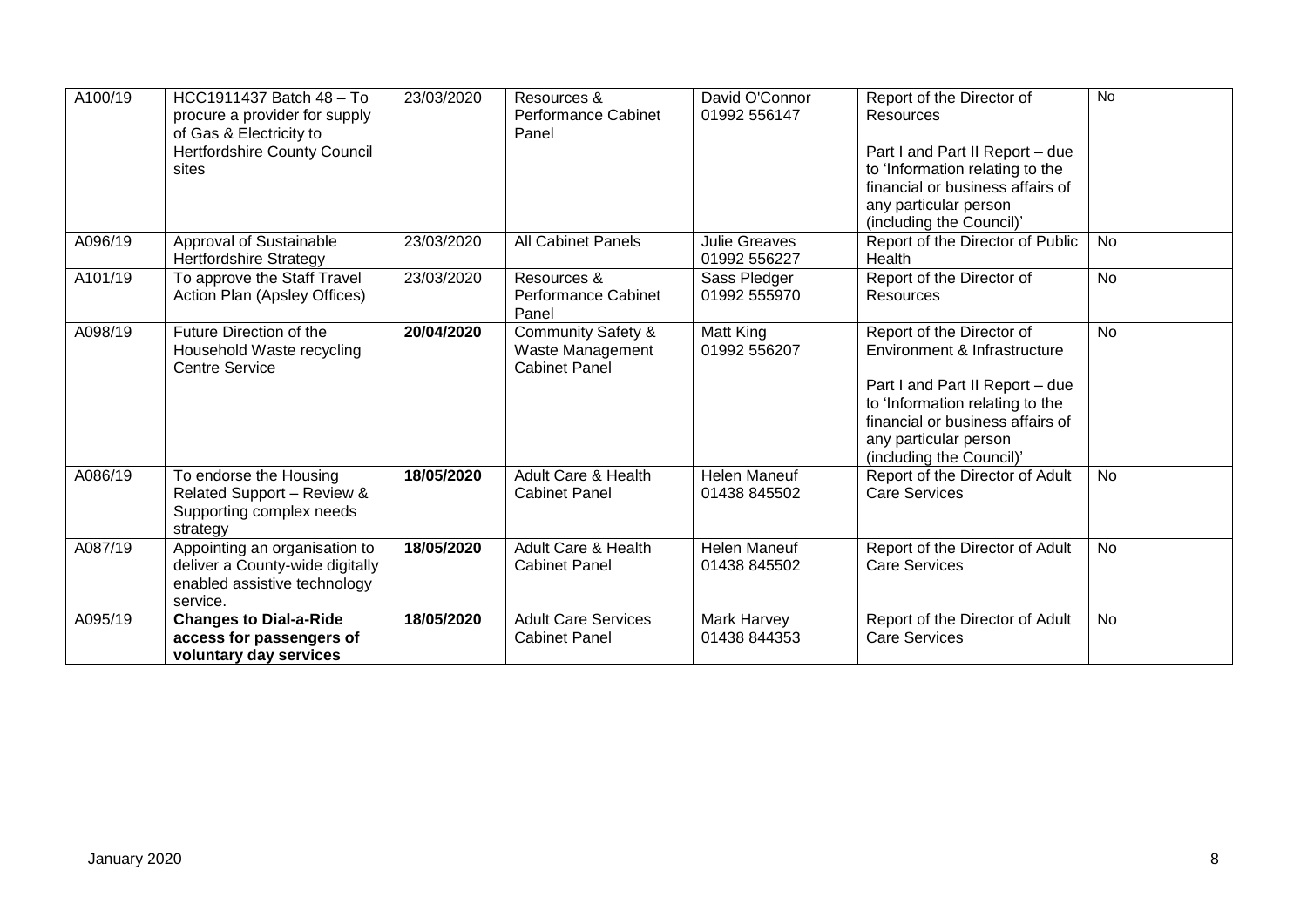**Membership of Cabinet:** 

Richard Roberts **Adult Care & Health** Phil Bibby Highways & Environment<br>
Teresa Heritage Children, Young People and Families David Williams Leader of the Council **Teresa Heritage Children, Young People and Families David Williams Leader of the Council Terry Hone Community Safety & Waste Management Tim Hutchings** Public Health & Prevention<br> **Terry Douris Education, Libraries & Localism** Ralph Sangster Resources & Performance **Terry Douris Education, Libraries & Localism**<br>**Derrick Ashley Growth, Infrastructure, Planning Growth, Infrastructure, Planning and The Economy**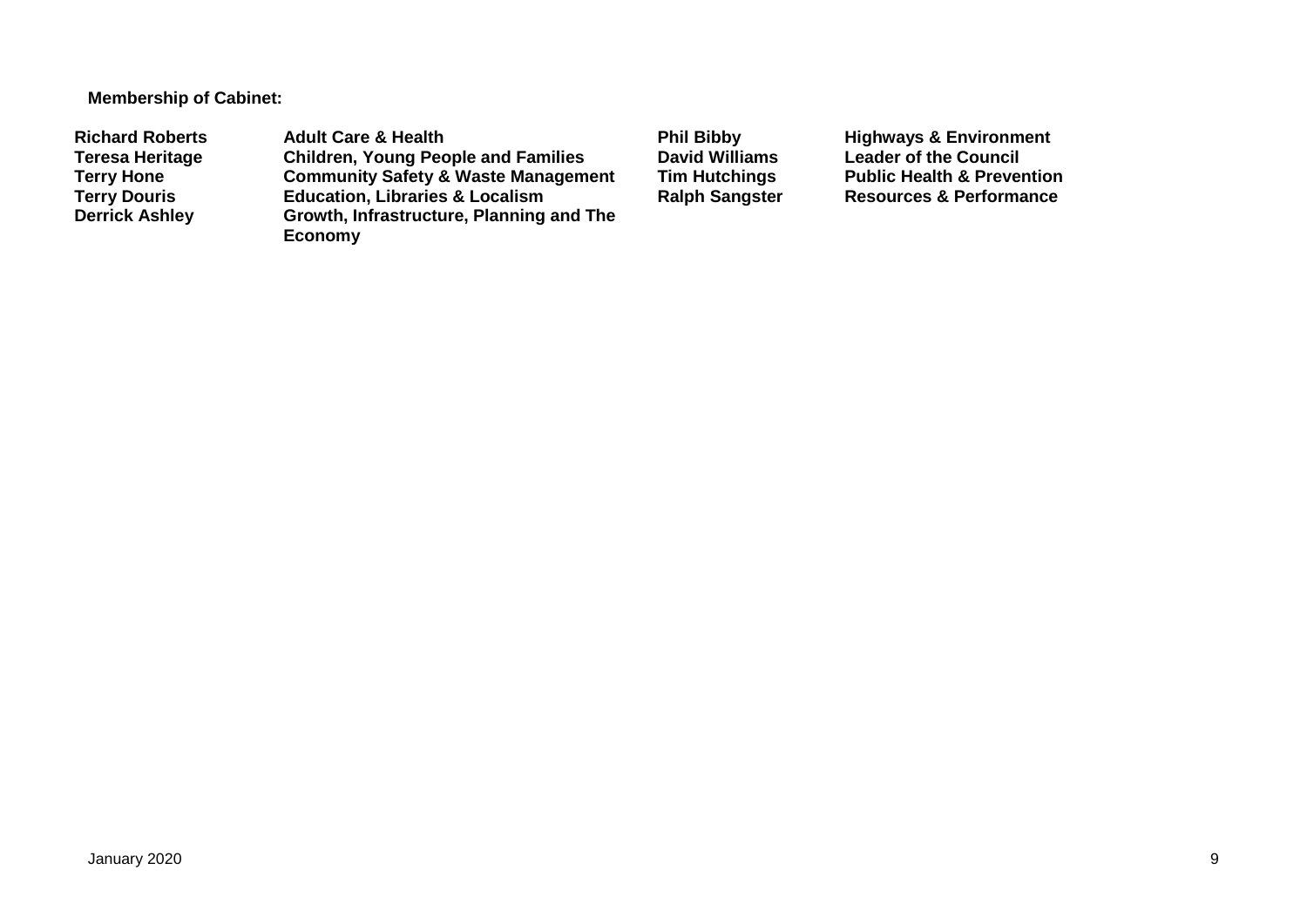**PART B: DECISIONS BY CHIEF OFFICERS** Note: New items and amendments are shown in bold.

|         | <b>Issue for Decision</b>                                                                                                                                               | Name and Title of<br><b>Decision Maker</b>                        | Date, or<br>period<br>within<br>which,<br>decision to<br>be made | <b>Cabinet Panels to be</b><br>consulted | <b>Officer contact for</b><br>this matter | Documents to be<br>considered <sup>§§</sup> | <b>Exempt from the</b><br><b>Council's Call-In</b><br><b>Procedures</b><br>Yes / No |
|---------|-------------------------------------------------------------------------------------------------------------------------------------------------------------------------|-------------------------------------------------------------------|------------------------------------------------------------------|------------------------------------------|-------------------------------------------|---------------------------------------------|-------------------------------------------------------------------------------------|
| B001/20 | <b>Traffic Regulation</b><br>Orders - various<br>(see attached<br><b>Schedule</b> Appendix                                                                              | Mark Kemp<br><b>Director</b><br>Environment and<br>Infrastructure | During the<br>period of this<br>Forward Plan                     |                                          | Mark Kemp<br>01992 555206                 | Reports from Lead<br><b>Officers</b>        | <b>No</b>                                                                           |
| B102/18 | Procurement for the<br>provision of an<br>Enterprise<br>Resource Planning<br>(ERP) System for<br>Herts FullStop:<br>Award of contract                                   | Glenn Facey<br>Head of Herts<br>FullStop                          | February<br>2020 (was<br>October<br>2019)                        |                                          | Glenn Facey<br>01707 292364               | See Note 2 below                            | <b>No</b>                                                                           |
| B110/18 | HCC1810704<br>Property<br>Consultancy<br>Framework                                                                                                                      | Sass Pledger<br><b>Assistant Director -</b><br>Property           | <b>March 2020</b><br>(was<br>February<br>2020)                   |                                          | <b>Michael Ramshaw</b><br>01992 588778    | See Note 2 below                            | <b>No</b>                                                                           |
| B036/19 | Framework<br>agreement for the<br>supply of cleaning<br>chemicals, soaps<br>and sanitisers in<br>conjunction with<br>Hampshire County<br>Council - Award of<br>contract | Glenn Facey<br>Head of Herts<br>FullStop                          | January<br>2020 (was<br><b>December</b><br>2019)                 |                                          | <b>Sarah Church</b><br>01707 292557       | See Notes 2 & 3<br>below                    | <b>No</b>                                                                           |

1

<sup>§§</sup> The address from which, subject to any prohibition or restriction on their disclosure, copies of, or extracts from, any document listed is available is County Hall, Pegs Lane, Hertford, SG13 8DE. Other documents relevant to these matters may be submitted to the decision maker. To request details of such documents (if any) as they become available contact Deborah Jeffery, Assistant Manager, Democratic Services by email (deborah.jeffery@hertfordshire.gov.uk) or phone (01992 555563).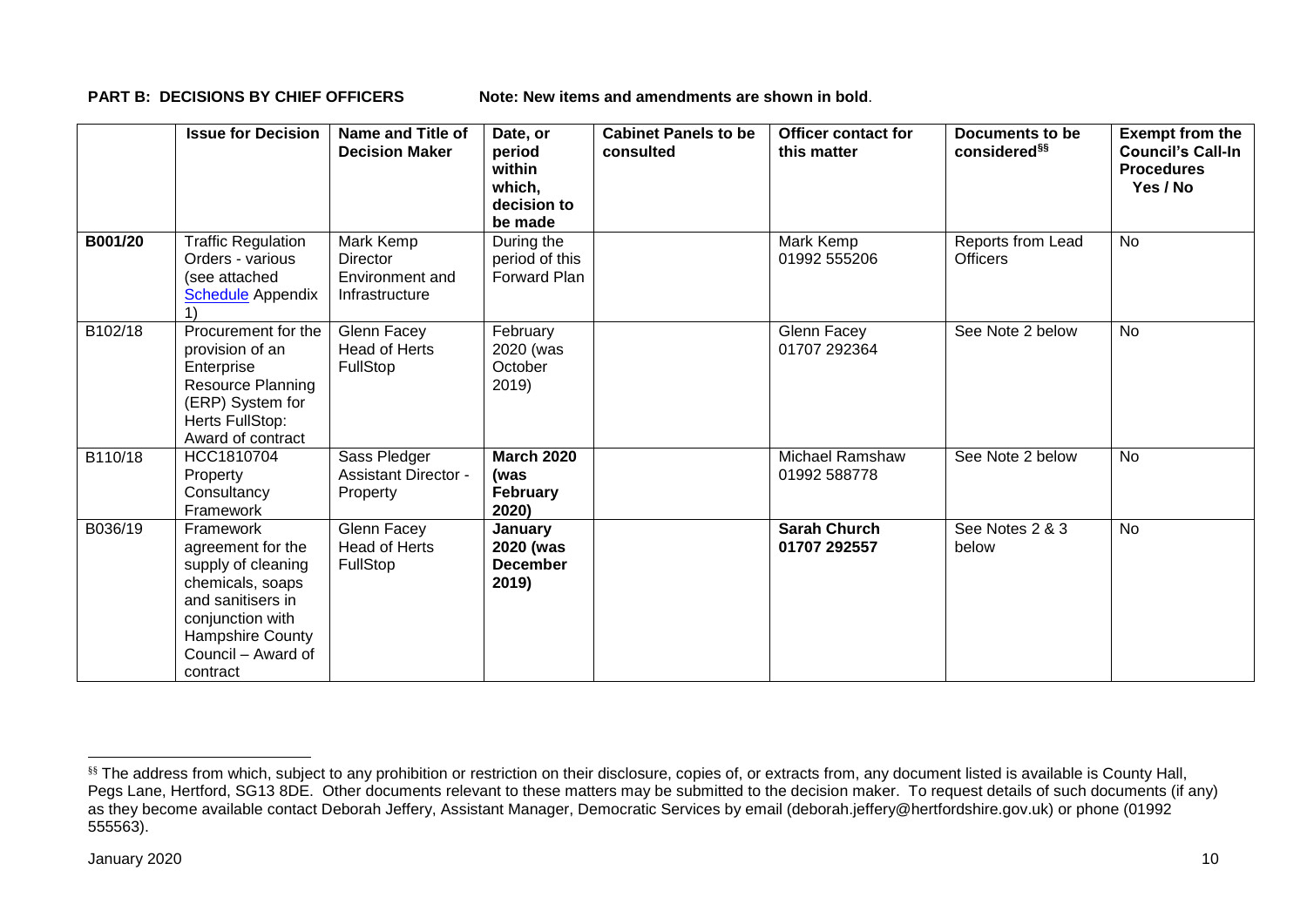| B040/19 | Aldwyck Homes-<br>works on supported<br>living<br>accommodation in<br>conjunction with<br>compartmentalisati<br>on - Award of<br>contract                                                                | Sass Pledger<br>Assistant Director,<br>Property                                           | <b>March 2020</b><br>(was<br>February<br>2020)   | Michael Cunningham<br>07970 193615    | See Note 2 below | <b>No</b> |
|---------|----------------------------------------------------------------------------------------------------------------------------------------------------------------------------------------------------------|-------------------------------------------------------------------------------------------|--------------------------------------------------|---------------------------------------|------------------|-----------|
| B045/19 | HCC1911437<br>Batch 48 - To<br>procure a provider<br>for supply of Gas &<br>Electricity to<br>Hertfordshire<br><b>County Council</b><br>sites                                                            | Sass Pledger<br><b>Assistant Director</b><br>Property                                     | <b>March 2020</b><br>(was<br>February<br>2020)   | David O'Connor<br>01992 556147        | See note 2 below | <b>No</b> |
| B053/19 | Approval to the sale<br>of 45A Grange<br>Road, Bishops<br>Stortford and land<br>adjoining                                                                                                                | <b>Emily White</b><br><b>Head of Strategic</b><br>Asset Management<br>& Estates           | January<br>2020 (was<br><b>December</b><br>2019) | <b>Andrew Edwards</b><br>01992 556007 | Report           | <b>No</b> |
| B056/19 | To establish a<br>dynamic<br>purchasing system<br>for the provision of<br>local bus and<br>school coach<br>contracts transport<br>services from 1st<br>January 2020 for<br>the duration of five<br>years | Simon Aries<br>Assistant Director,<br>Transport, Waste<br>and Environmental<br>Management | April 2020<br>(was<br>November<br>2019           | <b>Trudie German</b><br>01992 588640  | See note 2 below | <b>No</b> |
| B063/19 | HCC1911647 -<br>Roofing Works -<br>Royston Fire &<br>Ambulance Station,<br>Cranbourne Centre,<br>Potters Bar,<br>Cranbourne<br>Library, Potters Bar                                                      | Sass Pledger<br><b>Assistant Director</b><br>Property                                     | February<br>2020 (was<br>January<br>2020)        | Claire Saban<br>01992 556799          | See Note 2 below | <b>No</b> |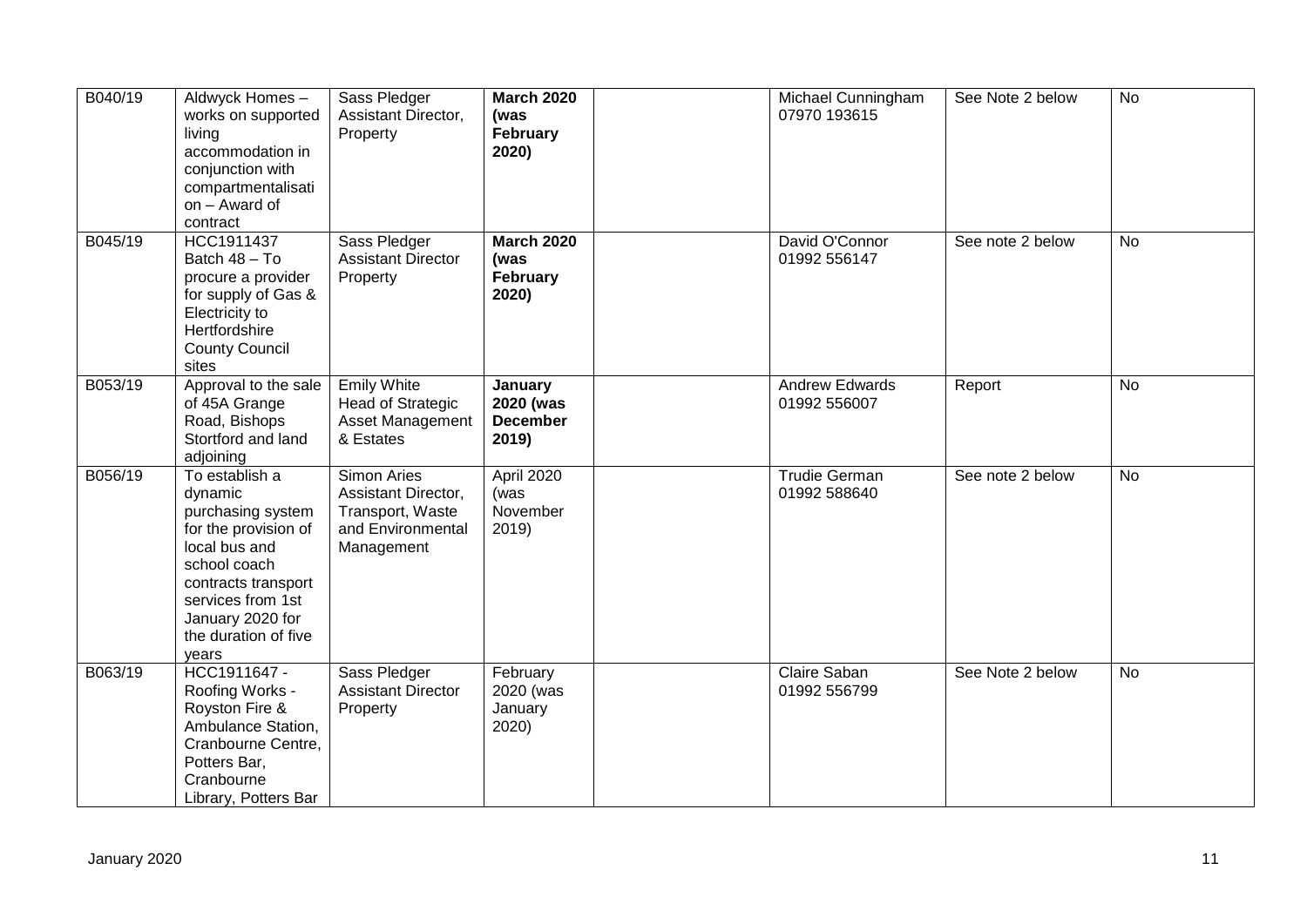| B075/19 | <b>Retender Mobile</b><br>Phone and<br>associated<br>technologies and<br>services contract                                              | Scott Crudgington<br>Director of<br>Resources                   | January<br>2020 (was<br><b>December</b><br>2019) | Dave Mansfield<br>01992 555331          | See Note 2 below | <b>No</b> |
|---------|-----------------------------------------------------------------------------------------------------------------------------------------|-----------------------------------------------------------------|--------------------------------------------------|-----------------------------------------|------------------|-----------|
| B077/19 | Agreement of<br>Terms of Loans to<br><b>Herts Living Limited</b><br>in relation to<br>projects with the<br>Joint Venture<br>(Chalkdene) | Scott Crudgington<br>Director of<br>Resources                   | January<br>2020 (was<br><b>December</b><br>2019) | <b>Steven Pilsworth</b><br>01992 555737 | See Note 2 below | <b>No</b> |
| B082/19 | Award of contract -<br>Internal<br>refurbishment of<br>Metrology Lab -<br>relocated from<br>Apsley                                      | Sass Pledger<br><b>Assistant Director</b><br>Property           | January<br>2020 (was<br>December<br>2019)        | Jackie Aldridge<br>01992 588138         | See Note 2 below | <b>No</b> |
| B088/19 | The Supply of First<br>Aid kits, Equipment<br>& consumables                                                                             | Glenn Facey<br>Head of Herts<br>FullStop                        | January<br>2020                                  | Sarah Church<br>01707 292557            | See Note 2 below | <b>No</b> |
| B089/19 | The Supply of<br>Office books and<br>Pads                                                                                               | Glenn Facey<br><b>Head of Herts</b><br>FullStop                 | January<br>2020                                  | Louise Bagley<br>01707 292431           | See Note 2 below | <b>No</b> |
| B090/19 | (HCC1911637)<br>Procurement and<br>award of the<br>Transport,<br>Infrastructure and<br>Planning<br>Framework                            | Mark Kemp<br><b>Director</b><br>Environment &<br>Infrastructure | January<br>2020                                  | <b>Rupert Thacker</b><br>01992 658176   | See Note 2 below | <b>No</b> |
| B092/19 | HCC1911768<br><b>Bishops Stortford</b><br>South - New 6<br>Form Entry<br>Secondary School                                               | Sass Pledger<br><b>Assistant Director</b><br>Property           | <b>March 2020</b><br>(was<br>February<br>2020)   | Jackie Aldridge<br>01992 588138         | See Note 2 below | <b>No</b> |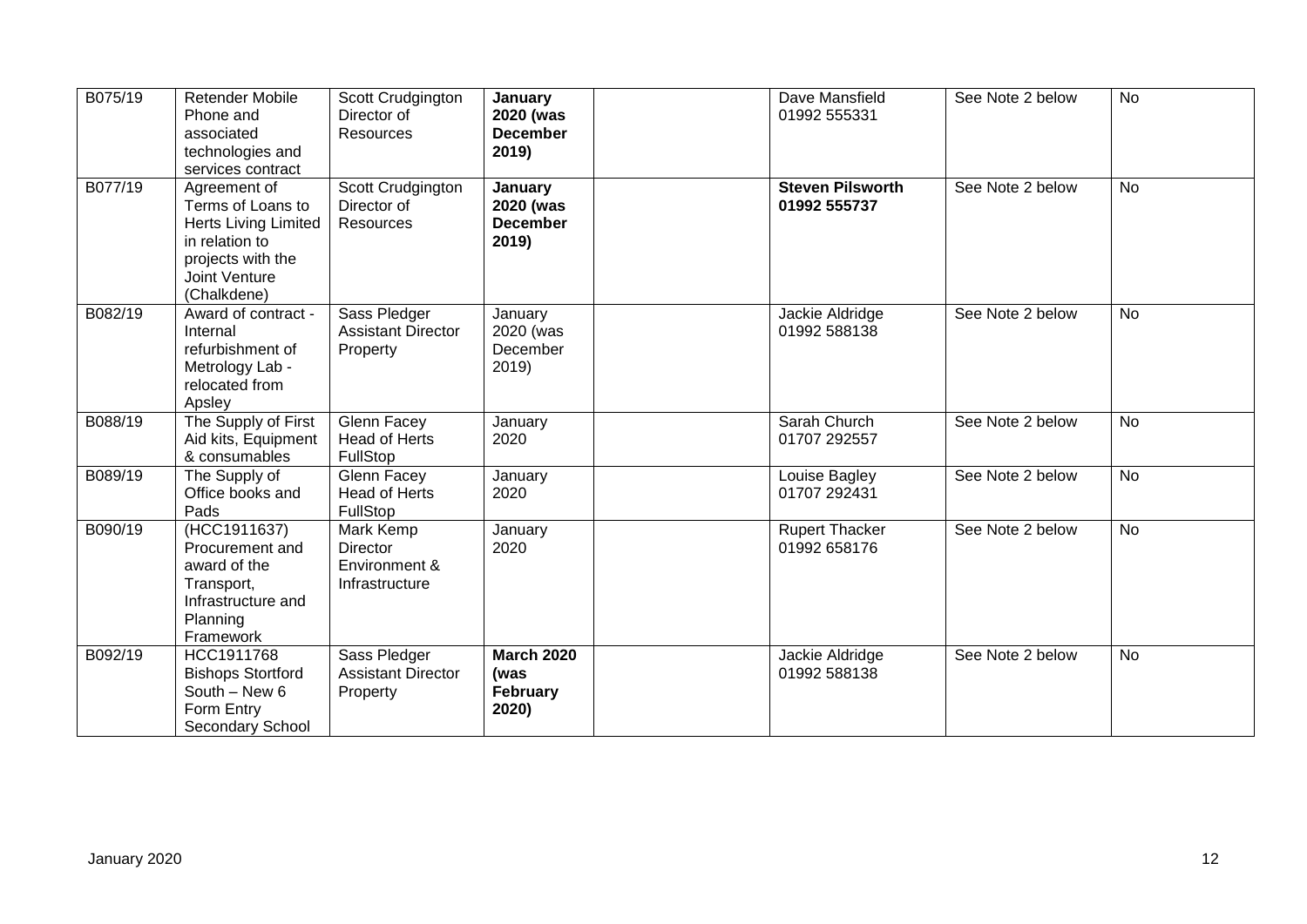| B093/19      | Procurement and<br>award of contract to<br>extend superfast<br>fibre broadband to<br>the last % of rural<br>business areas in<br>Hertfordshire in line<br>with DEFRA<br>funding provision        | Scott Crudgington<br>Director of<br>Resources         | January<br>2020 (was<br><b>December</b><br>2019) | Anna Morrison<br>01992 588397      | See Note 2 below | <b>No</b>      |    |
|--------------|--------------------------------------------------------------------------------------------------------------------------------------------------------------------------------------------------|-------------------------------------------------------|--------------------------------------------------|------------------------------------|------------------|----------------|----|
| B095/19      | <b>Consider the Future</b><br>of Former<br>Redbourn Library                                                                                                                                      | Sass Pledger<br><b>Assistant Director</b><br>Property | January<br>2020 (was<br><b>December</b><br>2019) | John Doyle<br>01992 556896         | Report           | <b>No</b>      |    |
| B096/19      | <b>Consider the Future</b><br>of Land adjacent to<br><b>Hitchin Fire Station</b>                                                                                                                 | Sass Pledger<br><b>Assistant Director</b><br>Property | January<br>2020 (was<br><b>December</b><br>2019) | John Doyle<br>01992 556896         | Report           | $\overline{N}$ |    |
| B097/19      | To authorise the<br>terms of sale of<br>Land at London<br>Road Bishops<br>Stortford                                                                                                              | Scott Crudgington<br>Director of<br>Resources         | January<br>2020 (was<br><b>December</b><br>2019) | <b>Dick Bowler</b><br>01992 556223 | See Note 4 below | <b>No</b>      |    |
| B098/19      | To authorise the<br>terms of an<br>agreement with the<br>Governing Body of<br>Thorley Hill Primary<br>School, Bishops<br>Stortford                                                               | Scott Crudgington<br>Director of<br>Resources         | January<br>2020 (was<br><b>December</b><br>2019) | <b>Dick Bowler</b><br>01992 556223 | See Note 4 below | No             |    |
| B099/19      | To authorise the<br>terms of an<br>agreement with The<br><b>Bishops Stortford</b><br><b>High School</b><br>regarding its<br>relocation to Land<br>north of St James<br>Way, Bishops<br>Stortford | Scott Crudgington<br>Director of<br>Resources         | January<br>2020 (was<br><b>December</b><br>2019) | <b>Dick Bowler</b><br>01992 556223 | See Note 4 below | No             |    |
| January 2020 |                                                                                                                                                                                                  |                                                       |                                                  |                                    |                  |                | 13 |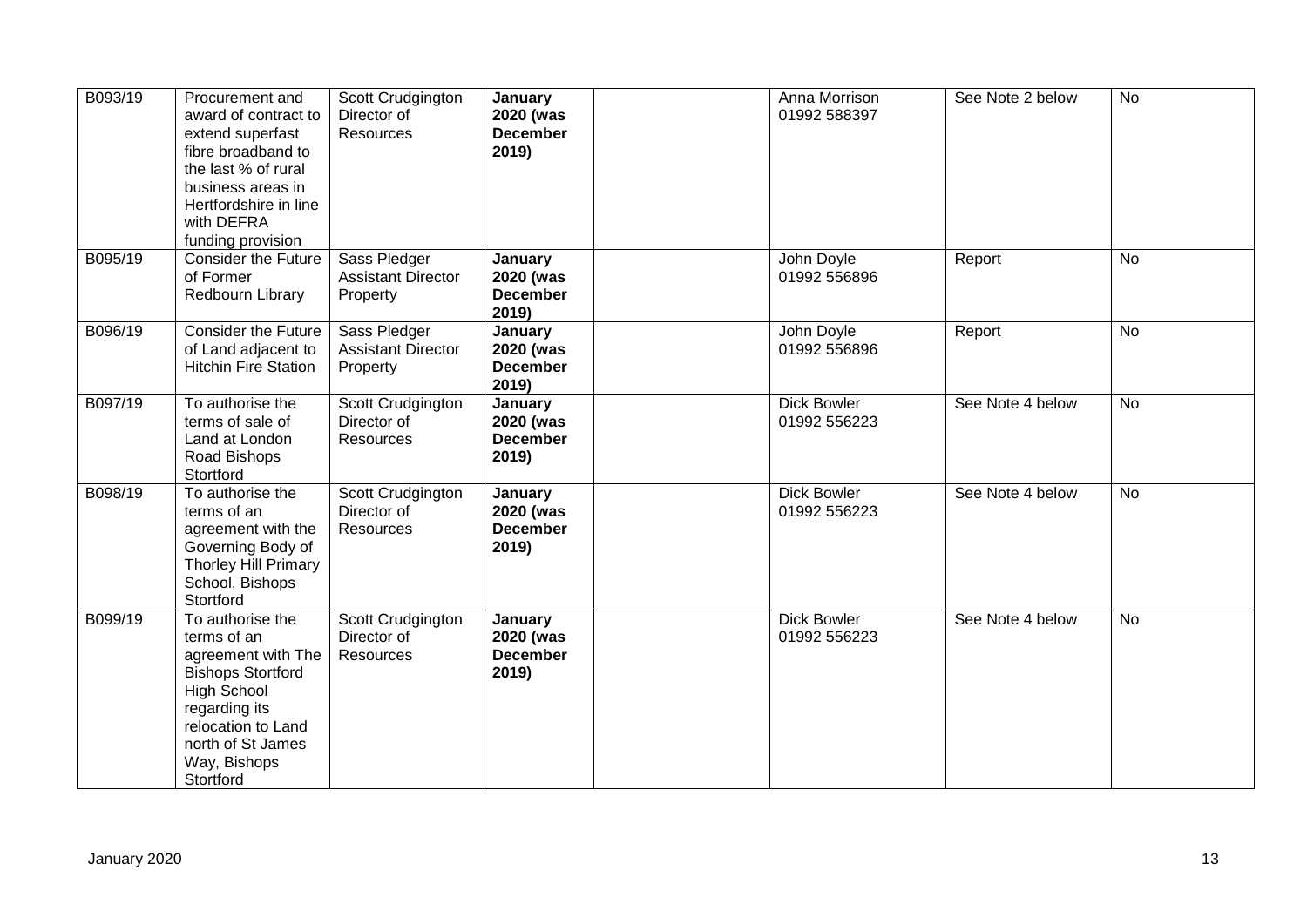| B100/19 | To agree the terms<br>of an Infrastructure<br>agreement for Land<br>north of St James<br>Way, Bishops<br>Stortford                                                                                                     | Scott Crudgington<br>Director of<br>Resources                                             | January<br>2020 (was<br><b>December</b><br>2019) | <b>Dick Bowler</b><br>01992 556223  | See Note 4 below         | <b>No</b>      |
|---------|------------------------------------------------------------------------------------------------------------------------------------------------------------------------------------------------------------------------|-------------------------------------------------------------------------------------------|--------------------------------------------------|-------------------------------------|--------------------------|----------------|
| B101/19 | To consider the<br>future of Land at<br>Cox's Gardens,<br><b>Bishops Stortford</b>                                                                                                                                     | Scott Crudgington<br>Director of<br><b>Resources</b>                                      | January<br>2020 (was<br><b>December</b><br>2019) | <b>Dick Bowler</b><br>01992 556223  | See Note 4 below         | <b>No</b>      |
| B103/19 | Second<br>procurement for the<br>provision of short<br>term 'bridging'<br>arrangements for<br>the treatment and<br>final disposal of<br>local authority<br>collected residual<br>waste                                 | Simon Aries<br>Assistant Director,<br>Transport, Waste<br>and Environmental<br>Management | January<br>2020                                  | <b>Matthew King</b><br>01992 556207 | See note 2 below         | <b>No</b>      |
| B106/19 | $HCC1911842 -$<br>Little Furze -<br>Consultant for the<br>delivery of Little<br><b>Furze Nursing</b><br>Home (Former<br>Little Furze Primary<br>School, Oxhey                                                          | Sass Pledger<br><b>Assistant Director</b><br>Property                                     | February<br>2020 (was<br>January<br>2020)        | Jackie Aldridge<br>01992 588138     | See note 2 below         | $\overline{N}$ |
| B107/19 | Contract for the<br>provision of<br>Homecare for CYP<br>(Children & Young<br>$People$ ) –<br>Domiciliary<br>Personal &<br>Community<br><b>Enabling Care for</b><br>Lot $4 - W$ atford,<br>Three Rivers &<br>Hertsmere. | Marion Ingram<br><b>Operations Director</b><br><b>Specialist Services</b>                 | <b>March 2020</b>                                | Patricia Walker<br>01992 555352     | See notes 2 & 4<br>below | <b>No</b>      |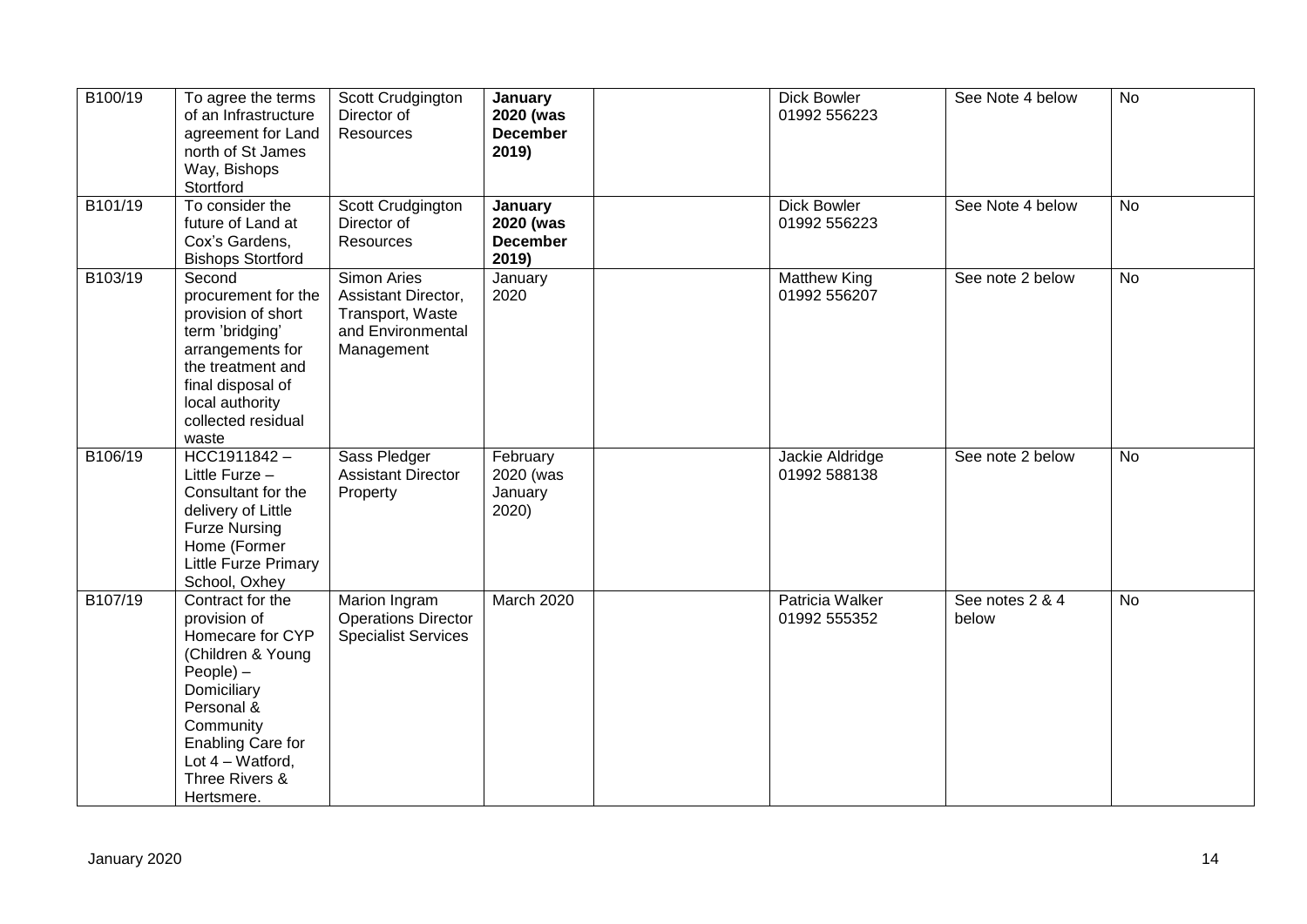| B108/19 | The Supply of<br><b>Branded &amp; Generic</b><br>Washroom Paper<br>Disposables and<br><b>Dispensers</b>                                                                                             | Glenn Facey<br><b>Head of Herts</b><br>FullStop                   | <b>March 2020</b>                                |                                             | James Conway<br>01707 292357          | See note 2 below           | <b>No</b>      |
|---------|-----------------------------------------------------------------------------------------------------------------------------------------------------------------------------------------------------|-------------------------------------------------------------------|--------------------------------------------------|---------------------------------------------|---------------------------------------|----------------------------|----------------|
| B110/19 | Supply of<br>Educational<br>Furniture, Desking<br>& Seating                                                                                                                                         | Glenn Facey<br><b>Head of Herts</b><br>FullStop                   | March 2020                                       |                                             | <b>Jake Grieves</b><br>01707 292498   | See note 2 below           | <b>No</b>      |
| B112/19 | The Provision of<br>Fuel cards services                                                                                                                                                             | <b>Glenn Facey</b><br><b>Head of Herts</b><br>FullStop            | March 2020                                       |                                             | Peter Brown<br>01438 845452           | See note 2 below           | $\overline{N}$ |
| B114/19 | To agree Direct<br>Award of Primary<br>Care Pharmacy<br>contract to deliver<br>Smoking and<br>Sexual Health<br>Services                                                                             | Jim McManus<br>Director of Public<br>Health                       | January<br>2020 (was<br><b>December</b><br>2020) |                                             | Carol Young<br>01992 556127           | See note 2 below           | <b>No</b>      |
| B116/19 | Single Tender<br>Action for Support<br>at Home Contracts                                                                                                                                            | Iain MacBeath<br>Director of Adult<br><b>Care Services</b>        | January<br>2020                                  | Adult Care & Health<br><b>Cabinet Panel</b> | Daisy Sanghera<br>01438 843391        | See Note 2 below           | <b>No</b>      |
| B117/19 | Consider sale of 4<br>Red Lion Close,<br>Aldenham                                                                                                                                                   | Sass Pledger<br><b>Assistant Director</b><br>Property             | January<br>2020                                  |                                             | <b>Andrew Edwards</b><br>01992 556007 | Report                     | <b>No</b>      |
| B118/19 | To award an IT End<br><b>User Support</b><br>Contract (Helpdesk<br>/ Hardware<br>provision)                                                                                                         | Scott Crudgington<br>Director of<br>Resources                     | January<br>2020                                  |                                             | Anna Morrison<br>01992 588282         | See notes 2 and 4<br>below | <b>No</b>      |
| B119/19 | To establish a<br>Framework<br>Agreement for<br>future Community<br>Opportunity<br>Services (currently<br>known as Day<br>Services) and<br>appoint providers<br>via a competitive<br>tender process | <b>lain MacBeath</b><br>Director of Adult<br><b>Care Services</b> | January<br>2020                                  |                                             | Nadine Raenke<br>01438 844668         | See note 2 below           | <b>No</b>      |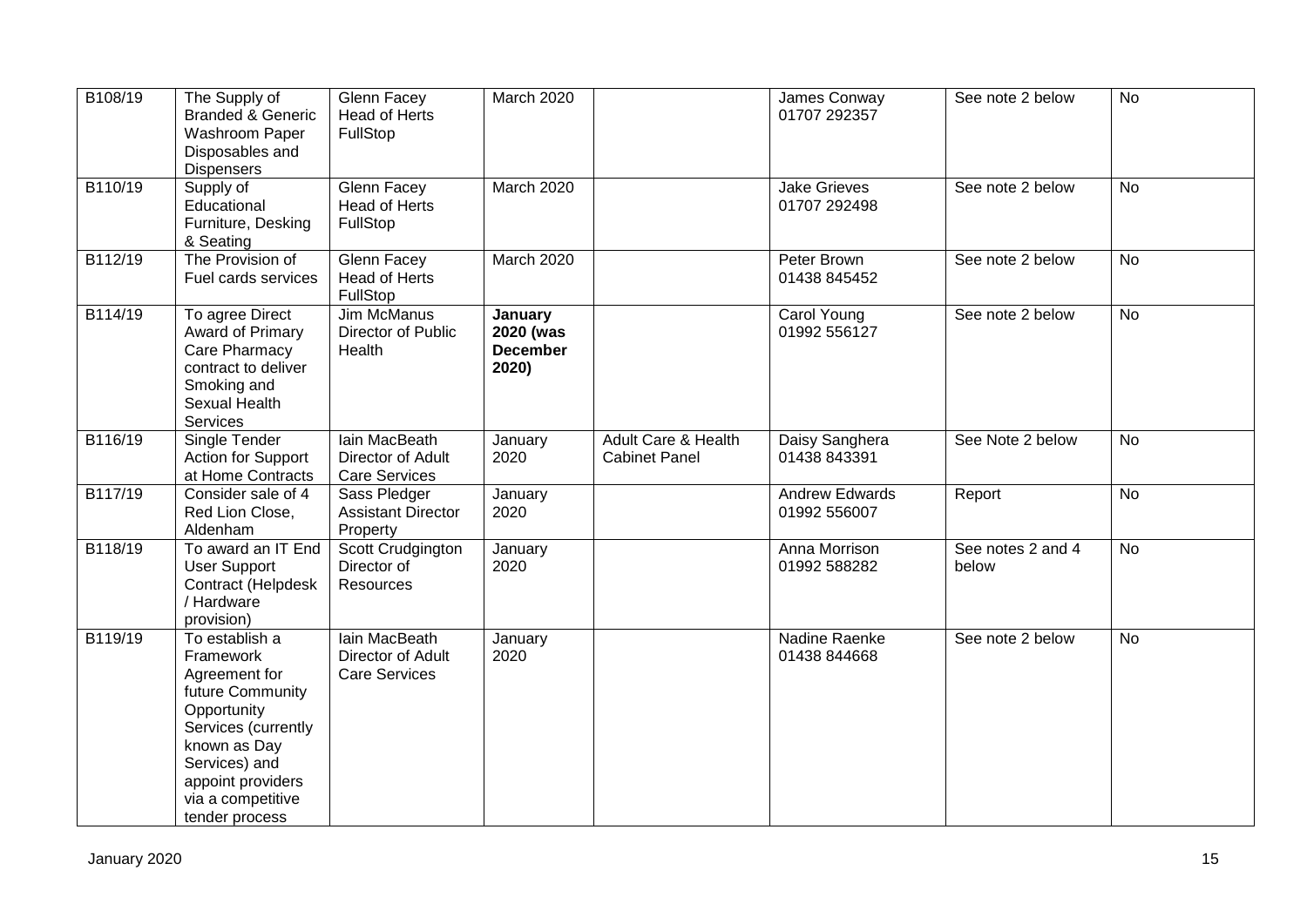| B120/19 | To agree changes<br>to the Carers<br><b>Support Contract</b>                                                                                                                                                      | Iain MacBeath<br>Director of Adult<br><b>Care Services</b>                              | January<br>2020                           | Adult care & Health<br>cabinet Panel                         | <b>Ted Maddex</b><br>01438 843574   | Report           | <b>No</b> |
|---------|-------------------------------------------------------------------------------------------------------------------------------------------------------------------------------------------------------------------|-----------------------------------------------------------------------------------------|-------------------------------------------|--------------------------------------------------------------|-------------------------------------|------------------|-----------|
| B121/19 | Variation to the<br>Cumberlow<br><b>Compost Services</b><br>Ltd organics<br>contract for price<br>changes                                                                                                         | Simon Aries<br>Assistant Director,<br>Transport, Waste &<br>Environmental<br>Management | February<br>2020 (was<br>January<br>2020) |                                                              | <b>Matthew King</b><br>01992 556207 | Report           | <b>No</b> |
| B122/19 | The supply of<br>Disposable Gloves<br>& Personal<br>Protective<br>Equipment (PPE)                                                                                                                                 | <b>Glenn Facey</b><br><b>Head of Herts</b><br>FullStop                                  | February<br>2020                          |                                                              | Sarah Church<br>01707 292557        | See Note 2 below | <b>No</b> |
| B123/19 | Recommissioning<br>of Overnight Short<br><b>Breaks for CYP</b><br>(Children & Young<br>People) with SEND<br>(Special<br><b>Educational Needs</b><br>& Disability) and/or<br><b>Complex Health</b><br>Needs        | Marion Ingram<br>Operations<br>Director, Specialist<br><b>Services</b>                  | February<br>2020                          | Children, Young<br>People & Families<br><b>Cabinet Panel</b> | Julie Reddish<br>01438 845433       | See note 2 below | <b>No</b> |
| B124/19 | Single Tender<br>Action for the<br>award of a contract<br>for the provision of<br><b>Adult Mental Health</b><br>Social Care Out of<br><b>Hours Crisis</b><br>Service for<br>Hertfordshire<br>(Nightlight Service) | <b>lain MacBeath</b><br>Director of Adult<br><b>Care Services</b>                       | March 2020                                |                                                              | Emma Williams<br>01442 845311       | See note 2 below | <b>No</b> |
| B125/19 | Provision of a Four<br>bed Residential<br>Unit for Children<br>and Young People<br>at Wilbury Road,<br>Letchworth                                                                                                 | Marion Ingram<br>Operations<br>Director, Specialist<br>Services                         | April 2020                                |                                                              | Lynn Knowles<br>07740 918847        | See note 2 below | <b>No</b> |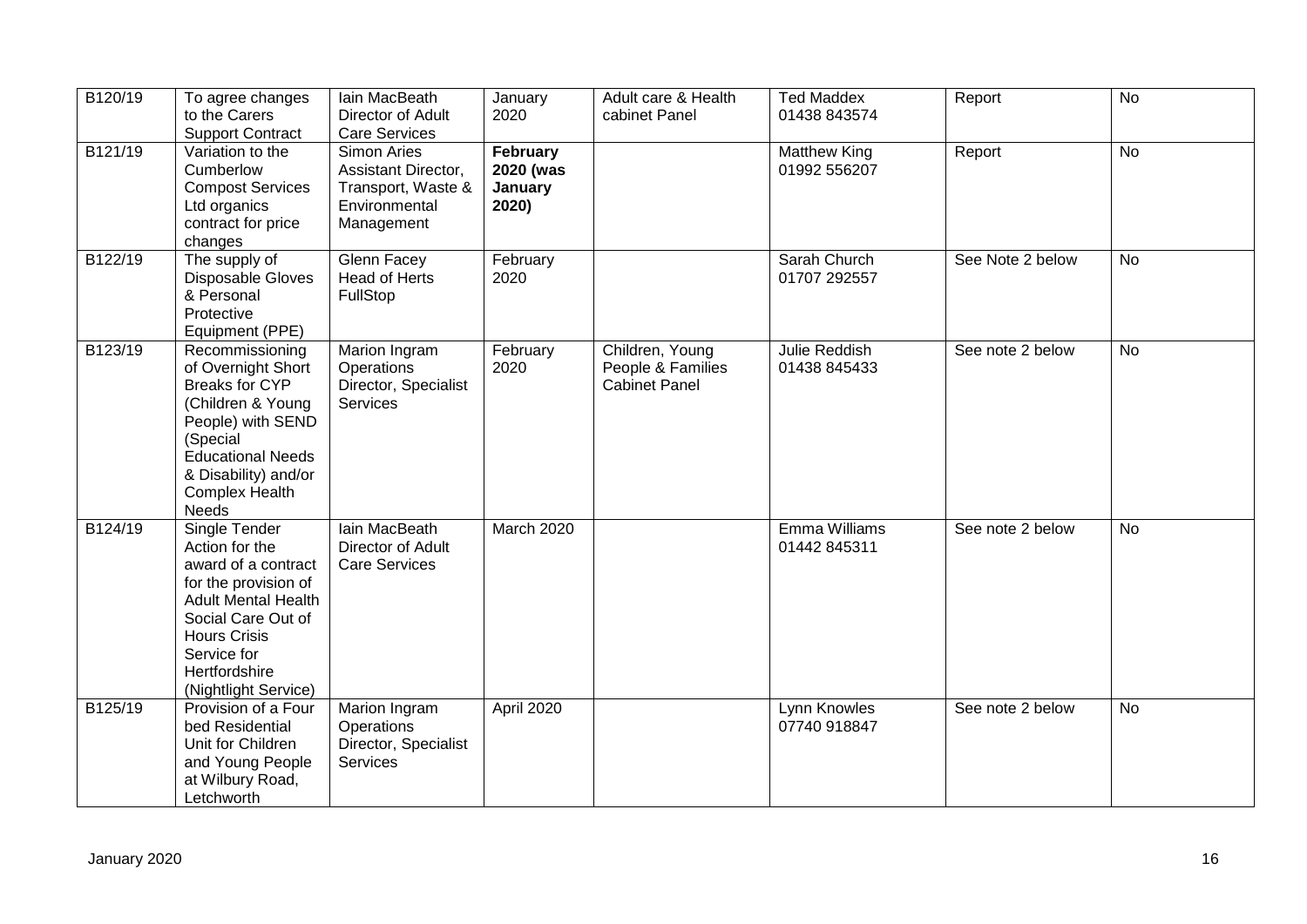| B127/19 | <b>Children's Contact</b><br>Centres<br>procurement for<br>Hertfordshire; to<br>provide supervised<br>contact for Children<br>& Young People via<br>the four<br>Hertfordshire<br><b>Contact Centres</b>                      | Jenny Coles<br>Director of<br><b>Children's Services</b>                                      | Not before<br>16/01/2020 | Lynn Knowles<br>01442 454402          | See note 4 below         | <b>No</b> |
|---------|------------------------------------------------------------------------------------------------------------------------------------------------------------------------------------------------------------------------------|-----------------------------------------------------------------------------------------------|--------------------------|---------------------------------------|--------------------------|-----------|
| B002/20 | <b>Award of Building</b><br><b>Cleaning mini</b><br>tender for St<br><b>Albans Council</b><br>(tender only<br>service)                                                                                                       | <b>Glenn Facey</b><br><b>Head of Herts</b><br><b>FullStop</b>                                 | February<br>2020         | <b>Kean Booth</b><br>01707 29323      | See note 2 below         | <b>No</b> |
| B003/20 | <b>Award of contract</b><br>for construction<br>of the A602<br><b>Improvements</b><br>(Section B)<br><b>Watton-at-Stone</b><br>and Tonwell                                                                                   | <b>Mark Kemp</b><br><b>Director</b><br><b>Environment &amp;</b><br><b>Infrastructure</b>      | <b>March 2020</b>        | <b>David Burt</b><br>01992 658177     | See notes 2 & 4<br>below | <b>No</b> |
| B004/20 | <b>Hertfordshire</b><br><b>Adult and Family</b><br><b>Learning Service</b><br>(HAFLS) - Award<br>of contract for the<br>provision of Adult<br><b>Learning across</b><br><b>Hertfordshire for</b><br>academic year<br>2020/21 | <b>Steven Lee-Foster</b><br><b>Assistant Director</b><br><b>Adult Care</b><br><b>Services</b> | <b>May 2020</b>          | <b>Chantal Lommel</b><br>01992 588719 | See note 2 below         | <b>No</b> |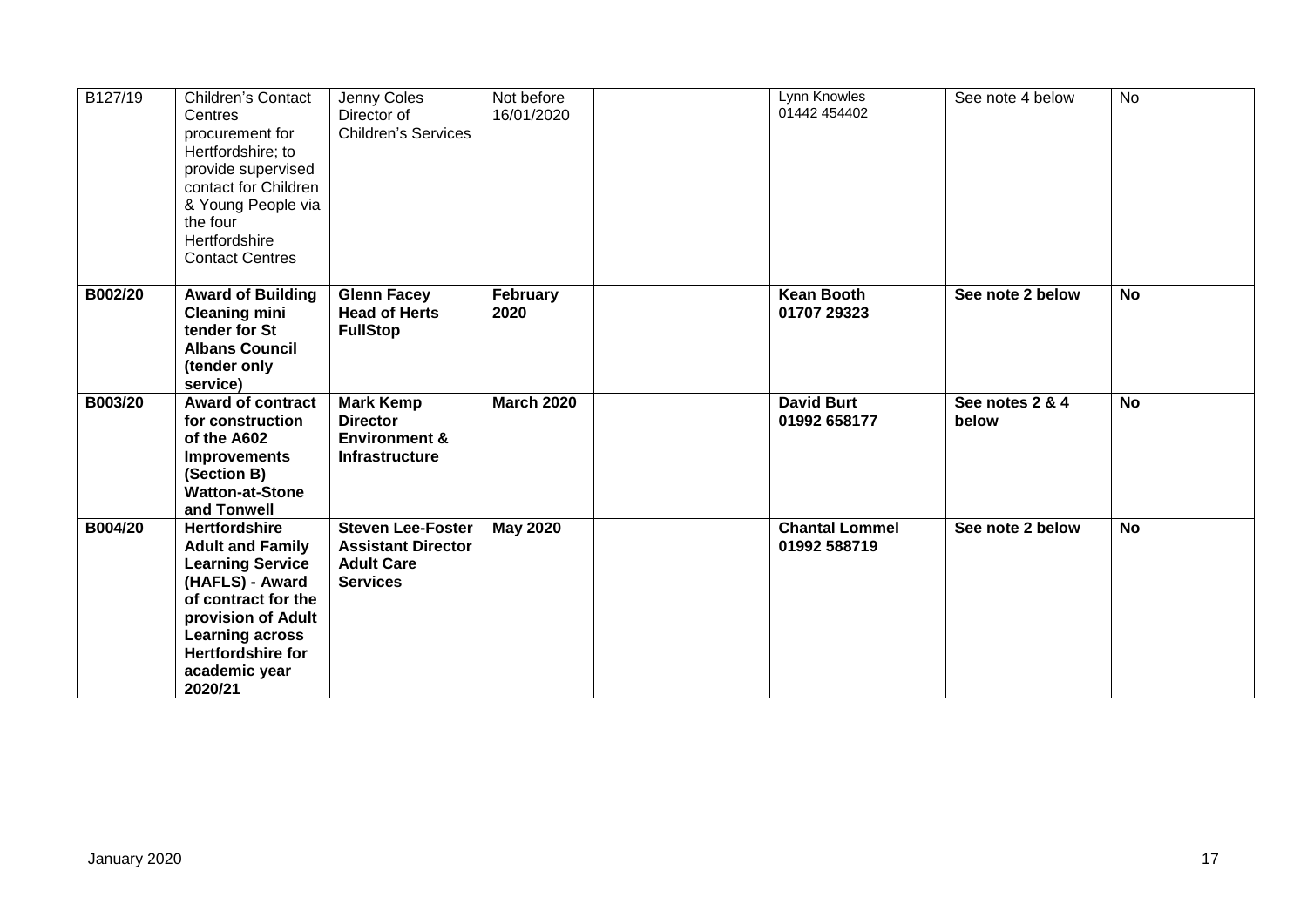#### **Notes:**

- 1. CBC contract = on behalf of 17 local authority members of the Central Buying Consortium<br>2. Quality and price evaluation derived from tenderers' submissions (which may contain exen
- 2. Quality and price evaluation derived from tenderers' submissions *(which may contain exempt information and if so will not be available for public inspection)*
- 3. Collaborative contract with one or more authorities (not a CBC contract)<br>4. Part II (due to 'Information relating to the financial or business affairs of a
- Part II (due to 'Information relating to the financial or business affairs of any particular person (including the Council')".

If you have any general enquiries about this Forward Plan - contact Deborah Jeffery, Assistant Manager, Democratic Services, 01992 555563 Email: [deborah.jeffery@hertfordshire.gov.uk](mailto:deborah.jeffery@hertfordshire.gov.uk) 

#### **QUENTIN BAKER, CHIEF LEGAL OFFICER**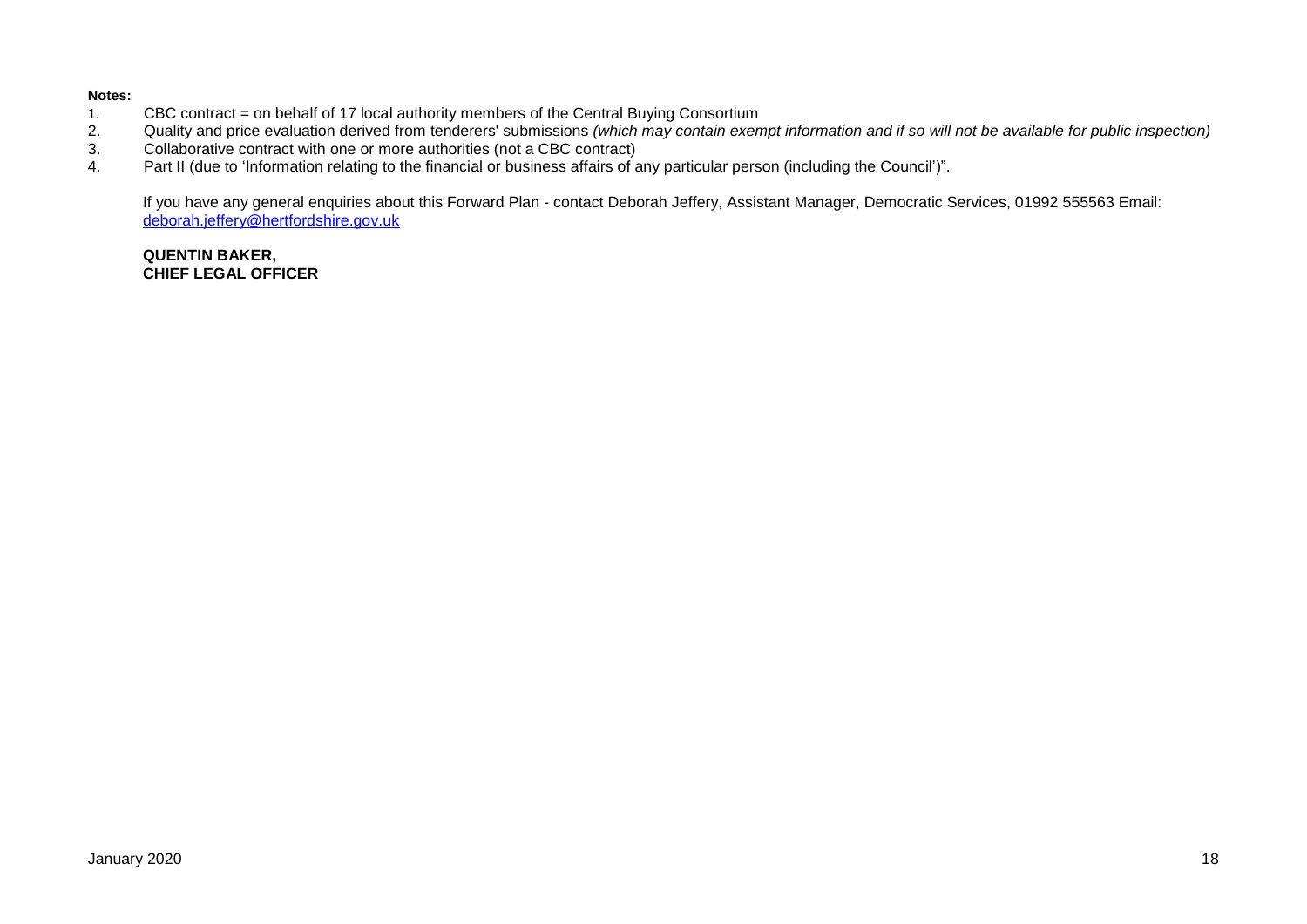

# **HERTFORDSHIRE COUNTY COUNCIL**

**FORWARD PLAN Notice of (a) key and other decisions likely to be made on behalf of the County Council by Cabinet, (b) key decisions likely to be made on behalf of the County Council by Officers and (c) decisions on Traffic Regulation Orders likely to be made by Officers on behalf of the County Council in the period 1 February 2020 – 31 May 2020**

# **Published: 7 January 2020**

[Note: Key decisions and other decisions due to be reached in January 2020 but not yet made remain listed (notice of these items was given in the Forward Plan issued on 5 December 2019)]

# **TRAFFIC REGULATION ORDERS**

## **EAST HERTS & LEA VALLEY**

#### **Broxbourne**

| Location                                        | <b>Proposed Restriction</b> |
|-------------------------------------------------|-----------------------------|
| Andrews Lane, Cheshunt                          | 30mph Speed Limit           |
| Bryanstone Road, Waltham Cross                  | <b>Waiting Restrictions</b> |
| Hillside Crescent, Cheshunt                     | <b>Waiting Restrictions</b> |
| Blindman's Lane / Clarendon Road, Cheshunt      | <b>Waiting Restrictions</b> |
| Southmead Crescent / Marshcroft Drive, Cheshunt | <b>Waiting Restrictions</b> |
| Old Highway, Hoddesdon                          | <b>Waiting Restrictions</b> |
| Bury Green Road / Tudor Avenue, Cheshunt        | <b>Waiting Restrictions</b> |
| Northfield/Southfield Roads, Waltham Cross      | <b>Waiting Restrictions</b> |
| Goffs Lane, Goffs Oak                           | Prohibition of Left Turn    |
| Cavell Road, Flamstead End                      | <b>Waiting Restrictions</b> |

#### **East Herts**

| Location                                              | <b>Proposed Restriction</b>      |
|-------------------------------------------------------|----------------------------------|
| Various Roads, Hertford (3 areas)                     | <b>Waiting Restrictions</b>      |
| <b>Hertford Town Centre</b>                           | Experimental Pedestrian Zone     |
| A120, High Street & Mill End, Standon                 | <b>Waiting Restrictions</b>      |
| Crane Mead, Ware                                      | Waiting Restrictions, Road Humps |
| Ermine Street, Norris Way etc, Buntingford            | <b>Waiting Restriction</b>       |
| B180 Hunsdon Road, Widford                            | 40mph Speed Limit                |
| Various Roads, Hertford                               | <b>Waiting Restrictions</b>      |
| Havers Lane, Bishop's Stortford                       | <b>Waiting Restrictions</b>      |
| Newlands Avenue, Lovett Close etc, Bishop's Stortford | <b>Waiting Restrictions</b>      |
| Kiffin Road / Kitchener Road, Bishop's Stortford      | 20mph Speed Limit                |
| Allerthrop Road, Bishop's Stortford                   | Road Humps                       |
| Various Roads, Cottered/Cromer/Ardeley                | 30mph Speed Limit                |
| Park Road / Fanshawe Crescent, Ware                   | <b>Waiting Restrictions</b>      |